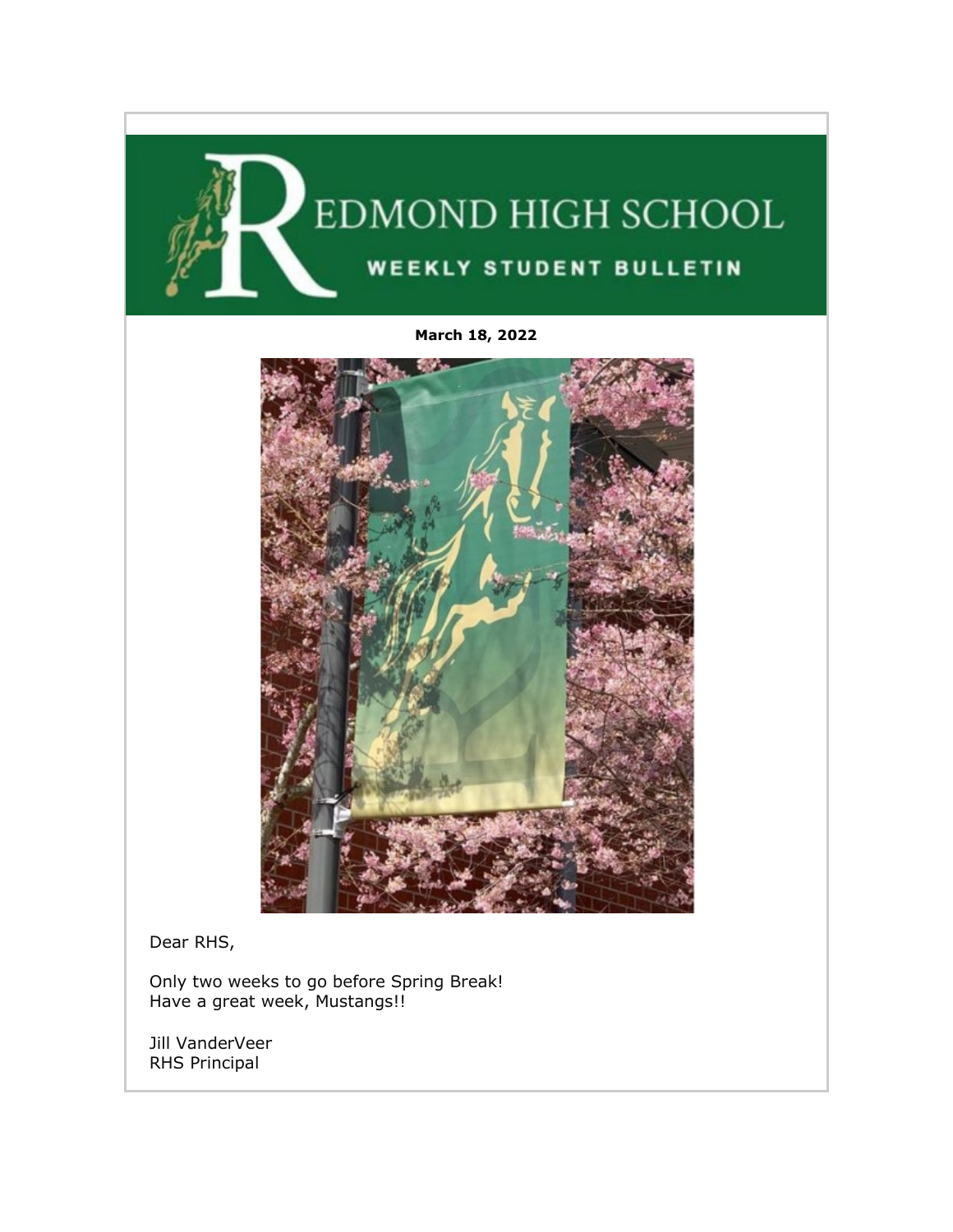# **RHS CALENDAR**

# **Coming Up....**

**Mar 21:** Grad Night ticket sales open for Seniors (PTSA sponsored event) **Mar 21-April 15:** Sophomore class Athletic shoe drive at RHS **Mar 25:** Stang, Set, Spike Volleyball Championship, 6-8 pm, Gym **Mar 28-April 1:** Spirit Week **Mar 31:** Next HSBP assignment due **April 1:** Last day of 3rd Quarter **April 4-8:** Spring Break - No School **April 16:** Athletic shoe drive; Community drop-off at RHS, 10 am-2 pm **April 27:** Mustang Extravaganza for incoming Freshmen, 6:30 pm **May 2-6:** AP Testing **May 9-13:** AP Testing

#### **RHS Home Varsity Athletic Events:**

**Fri, March 18:** Tennis vs Jackson – 3:45 pm Soccer vs Jackson – 7:30 pm

**Mon, March 21:**

Girls Golf @ Bear Creek CC – 3:00 vs Newport Fastpitch – 5:00 vs Newport

#### **Tues, March 22:**

Girls Tennis – 3:45 vs Woodinville Badminton – 4:00 vs North Creek

#### **Wed, March 23:**

Baseball @ Hartman Park – 6:00 vs Newport

#### **Thurs, March 24:**

Track and Field – 4:00 vs Woodinville

Tennis – 3:45 vs North Creek

#### **Fri, March 25:**

Fastpitch – 5:00 vs Woodinville Boys Soccer – 7:30 vs Glacier Peak State Dance competition in Yakima

### **SOPHOMORE CLASS FUNDRAISER**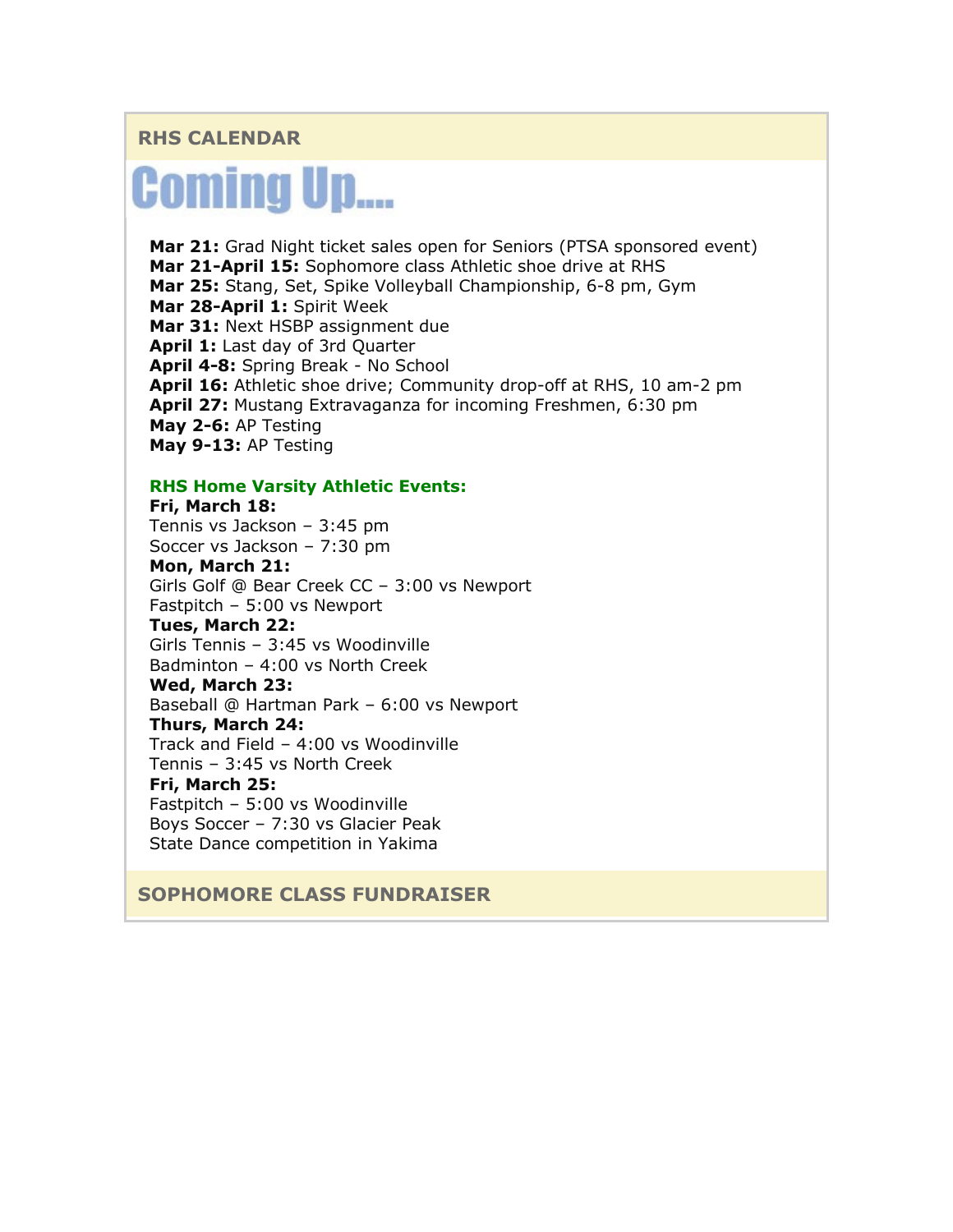

*New:* **Need to get rid of shoes?** RHS is recycling shoes through a fundraiser with the GotSneakers organization.

**Students**: Bring any athletic shoes to RHS from **March 21-April 15**. Drop them off at the donation bin at the entrance of the school and help earn money for the class of 2024.

**Community members**: Bring any athletic shoes to our collection event on Saturday, **April 16, 10 am-2 pm.**

Location: Redmond High main parking lot by 104th.

**We accept sneakers in all conditions, new or used.** *Note:* **We will not acccept non-athletic footwear (i.e. boots, heels, sandals, etc.).**

For more information, [click here](https://nam02.safelinks.protection.outlook.com/?url=http%3A%2F%2Flink.email.dynect.net%2Flink.php%3FDynEngagement%3Dtrue%26H%3De%252BlHqQR4V3t5TbxsLRxYoJGv35GfBKviw7YeOfmjq4SZWfxMG%252BVhK%252Fwt32BceZxw4OAAvaaMhSGcdrreUtfS5kPfr3omy8KYvEzPkBTdXL9so2bkLtJtpg%253D%253D%26G%3D0%26R%3Dhttps%253A%252F%252FPIYPGYZTANA.hatchbuck.com%252FTrackLinkClick%253FID2%253D-UmMZaeJycDtUlswc2vfceF7bQTVpcPnOy4sxaar6kBagmr48mF83Br5LKJfVYC30%26I%3D20220318222024.000000f6d903%2540smtp-ad2-47-phx%26X%3DMHwxMjY0OTIyOjI1MzIzMDY3MzY7MXwxMjY0OTIzOjE5OTYwNjE5OTs%253D%26V%3D3%26S%3Dqk1kKqTzPBeMQKftNUcoW0m1UxoGxOfidJ0mnwPB4GU&data=04%7C01%7Cmwood%40lwsd.org%7Cdae525e5009f40845d3708da092ded00%7C1fd4673fdf9646218638a1d88c4c85d7%7C0%7C0%7C637832390114142013%7CUnknown%7CTWFpbGZsb3d8eyJWIjoiMC4wLjAwMDAiLCJQIjoiV2luMzIiLCJBTiI6Ik1haWwiLCJXVCI6Mn0%3D%7C3000&sdata=ySbBbUNJ%2F%2F3IdxPSHIni6niyADkQNH6nJW%2FMn35X33I%3D&reserved=0) for flyer.

### **PARKING UPDATE**



*New:* **Students may only park in the student lot if they have a permit**. A limited number of permits are still available. Please contact [pkelley@lwsd.org](mailto:pkelley@lwsd.org) or go to room C104.

**Students may not park in Guest parking.**

\$45 daily fines will be issued to students who park in Guest parking. **Parents, please do not park your car in the staff lot** or use it as a waiting or pass through area. During drop off and pick up, please drive around the full half circle of the lot. Cutting across the lot leads to increased traffic.

**SPIRIT WEEK**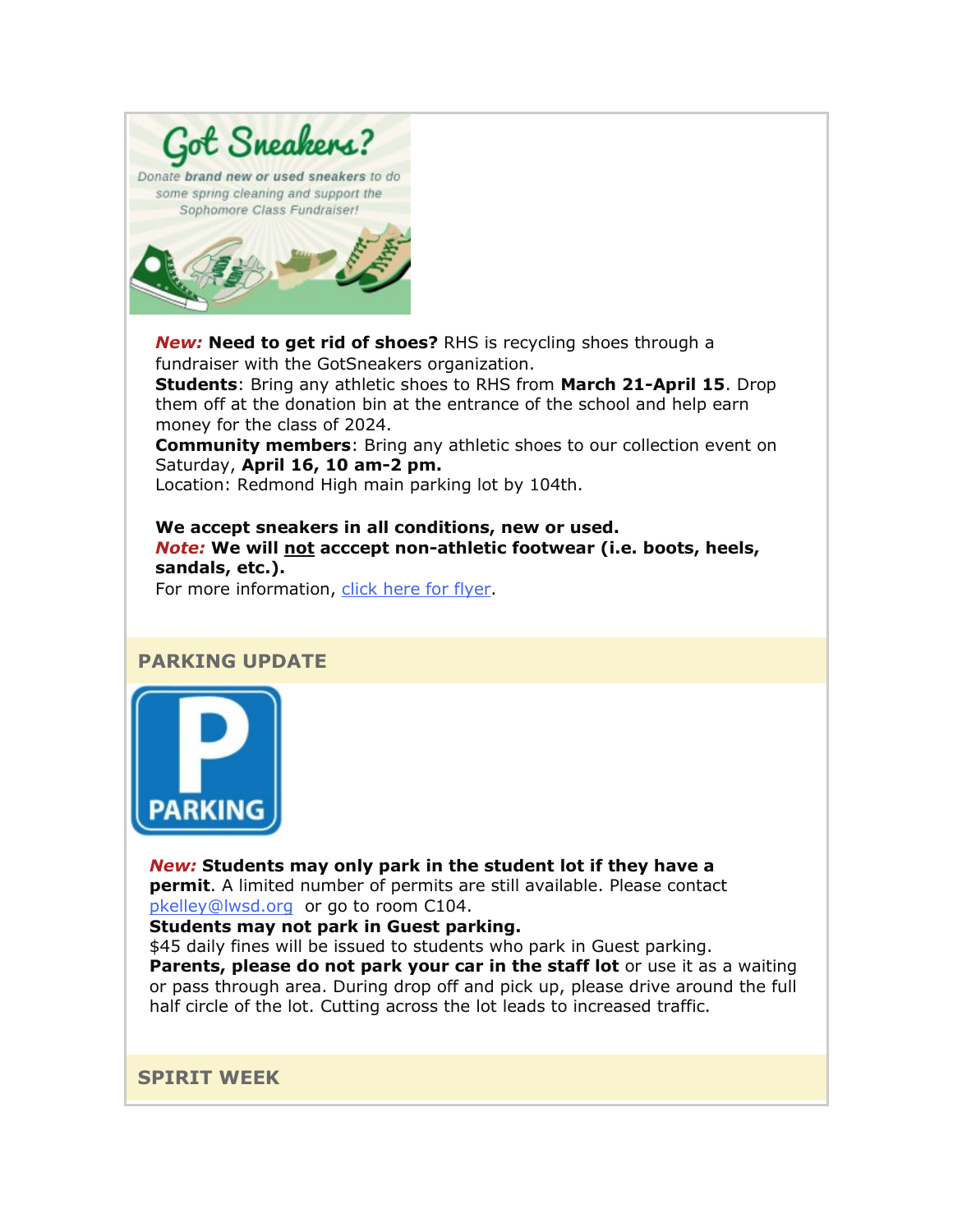

**Monday 3/28:** Pajamas, Crocs, and crazy socks - Dress comfy! **Tuesday 3/29:** Groutfits - Completely grey outfits **Wednesday 3/30:** Celeb Day - Dress like your favorite celebrity or movie character **Thursday 3/31:** Helmets & Hats day **Friday 4/1:** Green & Gold - Show your Stang pride!

# **SENIOR TIMELINE**



*NEW: Senior Grad Night* will be held after graduation on the night of June 13. Approximate time: 10:00 pm on June 13 to 6:00 am on June 14. This event is sponsored by the PTSA.

Graduates will be whisked away to undisclosed locations to enjoy a fun-filled night of activities, food, and hanging out with friends on one of the most memorable days of their lives! Tickets will go on sale on March 21 at \$150 per person; ticket price will increase to \$175 on May 2; ticket sales close on May 16. Scholarships are available.

More information about the event, including how to purchase tickets, can be found at [Grad Night Tickets 2022.](https://nam02.safelinks.protection.outlook.com/?url=http%3A%2F%2Flink.email.dynect.net%2Flink.php%3FDynEngagement%3Dtrue%26H%3De%252BlHqQR4V3t5TbxsLRxYoJGv35GfBKviw7YeOfmjq4SZWfxMG%252BVhK%252Fwt32BceZxw4OAAvaaMhSGcdrreUtfS5kPfr3omy8KYvEzPkBTdXL9so2bkLtJtpg%253D%253D%26G%3D0%26R%3Dhttps%253A%252F%252FPIYPGYZTANA.hatchbuck.com%252FTrackLinkClick%253FID2%253DX51c2_s0zD9krQw4fetArrLZbnbwbnXAecgH2bBZgGXS5wboBDY2fpNhVGMC-bOY0%26I%3D20220318222024.000000f6d903%2540smtp-ad2-47-phx%26X%3DMHwxMjY0OTIyOjI1MzIzMDY3MzY7MXwxMjY0OTIzOjE5OTYwNjE5OTs%253D%26V%3D3%26S%3D3nc9OQV6Leay9lEl8N9iPd_WXGYg9vCCxlUno2hxMqg&data=04%7C01%7Cmwood%40lwsd.org%7Cdae525e5009f40845d3708da092ded00%7C1fd4673fdf9646218638a1d88c4c85d7%7C0%7C0%7C637832390114142013%7CUnknown%7CTWFpbGZsb3d8eyJWIjoiMC4wLjAwMDAiLCJQIjoiV2luMzIiLCJBTiI6Ik1haWwiLCJXVCI6Mn0%3D%7C3000&sdata=fdzV1YmlFqGwCrAeHlDL6YVgXX9D2BcydcUMM3dJbqA%3D&reserved=0) In-person forms and check drop-off at the main office will be available. For questions, please contact [gradnight@redmondhsptsa.org](mailto:gradnight@redmondhsptsa.org) 

*Cap and gown orders:* If you still need to order your items, check out [THIS](https://nam02.safelinks.protection.outlook.com/?url=http%3A%2F%2Flink.email.dynect.net%2Flink.php%3FDynEngagement%3Dtrue%26H%3De%252BlHqQR4V3t5TbxsLRxYoJGv35GfBKviw7YeOfmjq4SZWfxMG%252BVhK%252Fwt32BceZxw4OAAvaaMhSGcdrreUtfS5kPfr3omy8KYvEzPkBTdXL9so2bkLtJtpg%253D%253D%26G%3D0%26R%3Dhttps%253A%252F%252FPIYPGYZTANA.hatchbuck.com%252FTrackLinkClick%253FID2%253Do6NMer-nwMMq0whccQTG0j41M74Z6JpnFLnmA972e9FDuu9svW18ZtyQv9c4v1sr0%26I%3D20220318222024.000000f6d903%2540smtp-ad2-47-phx%26X%3DMHwxMjY0OTIyOjI1MzIzMDY3MzY7MXwxMjY0OTIzOjE5OTYwNjE5OTs%253D%26V%3D3%26S%3Dfx6VYQw2-MKlV128xzbdeaJlapkAOQ3YWO4x1TtyLN4&data=04%7C01%7Cmwood%40lwsd.org%7Cdae525e5009f40845d3708da092ded00%7C1fd4673fdf9646218638a1d88c4c85d7%7C0%7C0%7C637832390114142013%7CUnknown%7CTWFpbGZsb3d8eyJWIjoiMC4wLjAwMDAiLCJQIjoiV2luMzIiLCJBTiI6Ik1haWwiLCJXVCI6Mn0%3D%7C3000&sdata=CpuaAOfUa5fCA7sdE%2Fv0%2FDb7deIJ2oQ1enJ8FwbFdg8%3D&reserved=0)  [VIDEO](https://nam02.safelinks.protection.outlook.com/?url=http%3A%2F%2Flink.email.dynect.net%2Flink.php%3FDynEngagement%3Dtrue%26H%3De%252BlHqQR4V3t5TbxsLRxYoJGv35GfBKviw7YeOfmjq4SZWfxMG%252BVhK%252Fwt32BceZxw4OAAvaaMhSGcdrreUtfS5kPfr3omy8KYvEzPkBTdXL9so2bkLtJtpg%253D%253D%26G%3D0%26R%3Dhttps%253A%252F%252FPIYPGYZTANA.hatchbuck.com%252FTrackLinkClick%253FID2%253Do6NMer-nwMMq0whccQTG0j41M74Z6JpnFLnmA972e9FDuu9svW18ZtyQv9c4v1sr0%26I%3D20220318222024.000000f6d903%2540smtp-ad2-47-phx%26X%3DMHwxMjY0OTIyOjI1MzIzMDY3MzY7MXwxMjY0OTIzOjE5OTYwNjE5OTs%253D%26V%3D3%26S%3Dfx6VYQw2-MKlV128xzbdeaJlapkAOQ3YWO4x1TtyLN4&data=04%7C01%7Cmwood%40lwsd.org%7Cdae525e5009f40845d3708da092ded00%7C1fd4673fdf9646218638a1d88c4c85d7%7C0%7C0%7C637832390114142013%7CUnknown%7CTWFpbGZsb3d8eyJWIjoiMC4wLjAwMDAiLCJQIjoiV2luMzIiLCJBTiI6Ik1haWwiLCJXVCI6Mn0%3D%7C3000&sdata=CpuaAOfUa5fCA7sdE%2Fv0%2FDb7deIJ2oQ1enJ8FwbFdg8%3D&reserved=0) for instructions on how to register and order your grad items. Here is the link to the [GRADUATION PACKET](https://nam02.safelinks.protection.outlook.com/?url=http%3A%2F%2Flink.email.dynect.net%2Flink.php%3FDynEngagement%3Dtrue%26H%3De%252BlHqQR4V3t5TbxsLRxYoJGv35GfBKviw7YeOfmjq4SZWfxMG%252BVhK%252Fwt32BceZxw4OAAvaaMhSGcdrreUtfS5kPfr3omy8KYvEzPkBTdXL9so2bkLtJtpg%253D%253D%26G%3D0%26R%3Dhttps%253A%252F%252FPIYPGYZTANA.hatchbuck.com%252FTrackLinkClick%253FID2%253DoSZsIHEoy-7Z725h28HukhRPXkTajFyz8deapzwEahVcZYHtbXyhjZkXr2ZVRJ_V0%26I%3D20220318222024.000000f6d903%2540smtp-ad2-47-phx%26X%3DMHwxMjY0OTIyOjI1MzIzMDY3MzY7MXwxMjY0OTIzOjE5OTYwNjE5OTs%253D%26V%3D3%26S%3DH8pF6Ov1WmhrZTEePtuiyTGf6LmSXw0D4ILTcpj000Y&data=04%7C01%7Cmwood%40lwsd.org%7Cdae525e5009f40845d3708da092ded00%7C1fd4673fdf9646218638a1d88c4c85d7%7C0%7C0%7C637832390114142013%7CUnknown%7CTWFpbGZsb3d8eyJWIjoiMC4wLjAwMDAiLCJQIjoiV2luMzIiLCJBTiI6Ik1haWwiLCJXVCI6Mn0%3D%7C3000&sdata=OtxUaSJos4JKaBl2Iw8h%2BdleHwp4%2F88MXlEZ6LpY%2Fnk%3D&reserved=0) students received in homeroom. Here is the [link](https://nam02.safelinks.protection.outlook.com/?url=http%3A%2F%2Flink.email.dynect.net%2Flink.php%3FDynEngagement%3Dtrue%26H%3De%252BlHqQR4V3t5TbxsLRxYoJGv35GfBKviw7YeOfmjq4SZWfxMG%252BVhK%252Fwt32BceZxw4OAAvaaMhSGcdrreUtfS5kPfr3omy8KYvEzPkBTdXL9so2bkLtJtpg%253D%253D%26G%3D0%26R%3Dhttps%253A%252F%252FPIYPGYZTANA.hatchbuck.com%252FTrackLinkClick%253FID2%253Dm9iSJc25OSS81nJCo1ahB4cCHgBmR4OTLnPDzhOUUZr9Z5dSaFALaoyEUa0CwN7O0%26I%3D20220318222024.000000f6d903%2540smtp-ad2-47-phx%26X%3DMHwxMjY0OTIyOjI1MzIzMDY3MzY7MXwxMjY0OTIzOjE5OTYwNjE5OTs%253D%26V%3D3%26S%3D-TJzzVU1iaetwsN2UM5dN66oco2pbMeIb50Dn2HccxQ&data=04%7C01%7Cmwood%40lwsd.org%7Cdae525e5009f40845d3708da092ded00%7C1fd4673fdf9646218638a1d88c4c85d7%7C0%7C0%7C637832390114142013%7CUnknown%7CTWFpbGZsb3d8eyJWIjoiMC4wLjAwMDAiLCJQIjoiV2luMzIiLCJBTiI6Ik1haWwiLCJXVCI6Mn0%3D%7C3000&sdata=A9BTNrHl83sKR%2FrUyBs5jjpdkB2vYVAFx8i5EtiRecc%3D&reserved=0) to place the cap & gown order online.

*Senior Prom:* Saturday, May 14 at Columbia Tower Club, 8 pm. *Graduation:* Monday, June 13 at UW /Alaska Airlines Arena, 6 pm. *Please note: Events could change given the current Covid climate and UW Leadership decisions.* 

**HIGH SCHOOL & BEYOND PLAN**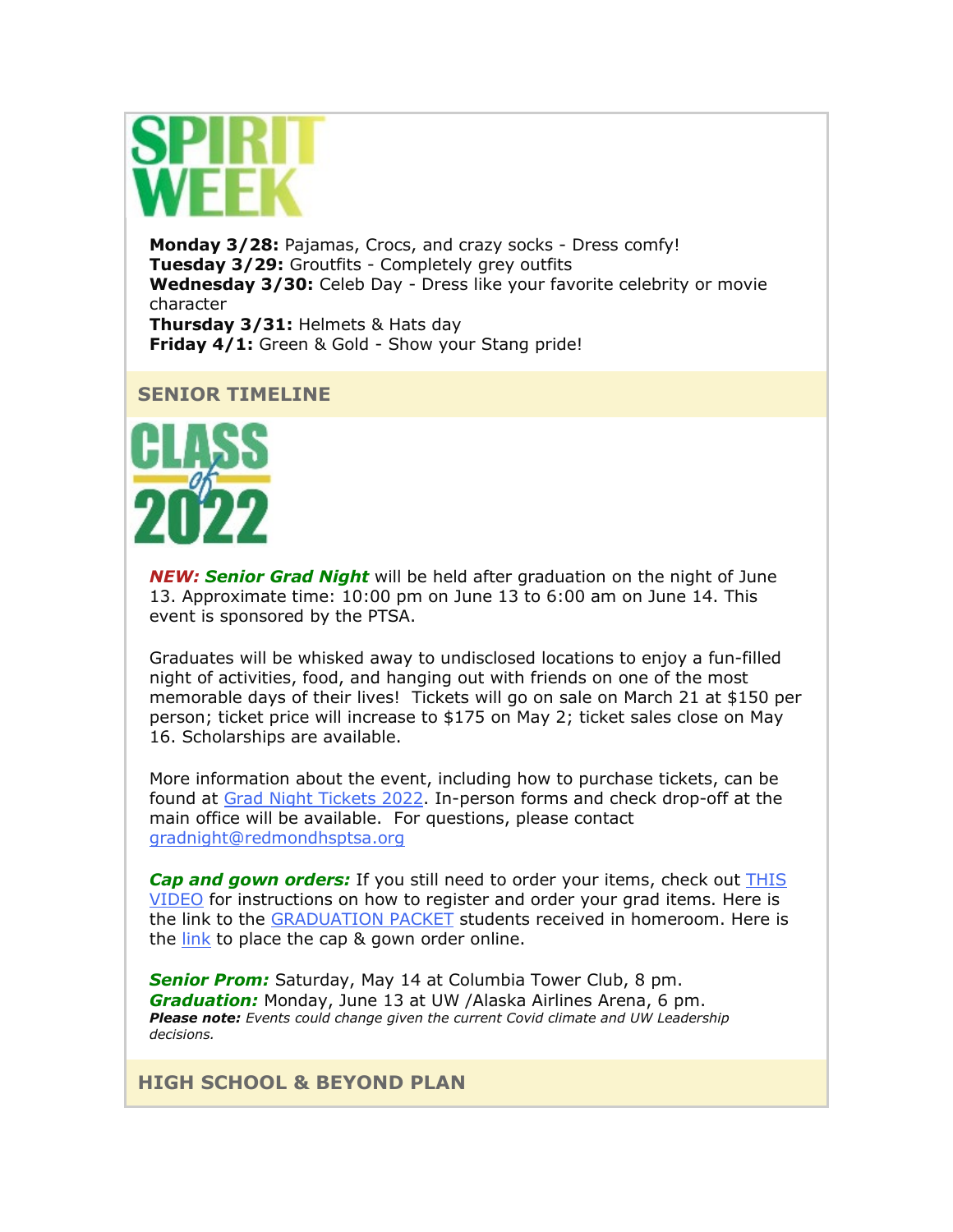

*New:* **Students** – Your next HSBP assignment has been posted in Xello and is **DUE March 31!** Please login to your [Xello account here](https://nam02.safelinks.protection.outlook.com/?url=http%3A%2F%2Flink.email.dynect.net%2Flink.php%3FDynEngagement%3Dtrue%26H%3De%252BlHqQR4V3t5TbxsLRxYoJGv35GfBKviw7YeOfmjq4SZWfxMG%252BVhK%252Fwt32BceZxw4OAAvaaMhSGcdrreUtfS5kPfr3omy8KYvEzPkBTdXL9so2bkLtJtpg%253D%253D%26G%3D0%26R%3Dhttps%253A%252F%252FPIYPGYZTANA.hatchbuck.com%252FTrackLinkClick%253FID2%253DUunRbii8jOpwt3uVnzEsbu5tTOFXY-ObJ-n8lEKfFGy9-WscpRKKBM_uWnI14qFV0%26I%3D20220318222024.000000f6d903%2540smtp-ad2-47-phx%26X%3DMHwxMjY0OTIyOjI1MzIzMDY3MzY7MXwxMjY0OTIzOjE5OTYwNjE5OTs%253D%26V%3D3%26S%3DKuPvhYb2HaNRWwsfz8qXjkRbccBjj-d2xNq4eXHevlA&data=04%7C01%7Cmwood%40lwsd.org%7Cdae525e5009f40845d3708da092ded00%7C1fd4673fdf9646218638a1d88c4c85d7%7C0%7C0%7C637832390114142013%7CUnknown%7CTWFpbGZsb3d8eyJWIjoiMC4wLjAwMDAiLCJQIjoiV2luMzIiLCJBTiI6Ik1haWwiLCJXVCI6Mn0%3D%7C3000&sdata=yE%2ByeAQbVF0gAO9HQq8PYIrcfN5%2BZabZKV1eswy%2BYCk%3D&reserved=0) and find the assignment in your dashboard.

If you have any questions, please contact Nikole Lalas: [nlalas@lwsd.org.](mailto:nlalas@lwsd.org)

# **COMPETITION RESULTS**



*New:* Three teams competed virtually on March 5th at the **Washington State Northwest Regionals** in 15 different science-related events.

#### *Congratulations* **to our top 5 placers**

**Neha Venkatesh / Kriti Sharma** - 1st (Write It CAD It) **Nivedha Neelakandan / Mohith Nam Narendra Babu** - 1st (Ornithology) **Dhyana Magesh / Krithi Iyer / Rachel Kurapati** - 2nd (Codebusters) **Dhyana Magesh / Shruti Badrish** - 3rd (Chemistry Lab) **Krithi Iyer / Shruti Badrish** - 3rd (Astronomy) **Kriti Sharma / Nisha Shastry / Neha Venkatesh** - 3rd (Experimental Design) **Dhyana Magesh / Krithi Iyer** - 3rd (Disease Detectives) **Sanjay Rajesh / Vihan Dalvi** - 3rd (Green Generation) **Deblina Pal / Pratyush Kore** - 3rd (Remote Sensing) **Sydney Huang / Ishan Goel -** 3rd (It's About Time) **Prithivi Srinivasan / Pratyush Kore** - 4th (Cell Biology) **Shruti Badrish / Rachel Kurapati** - 4th (Code Analysis) **Sanjay Rajesh / Vihan Dalvi** - 4th (It's About Time) **Nivedha Neelakandan / Mohith Nam Narendra Babu** - 4th (Environmental Chemistry) **Nivedha Neelakandan / Mohith Nam Narendra Babu -** 4th (Trajectory)

### **CULINARY WINNERS**



*Congratulations to RHS!*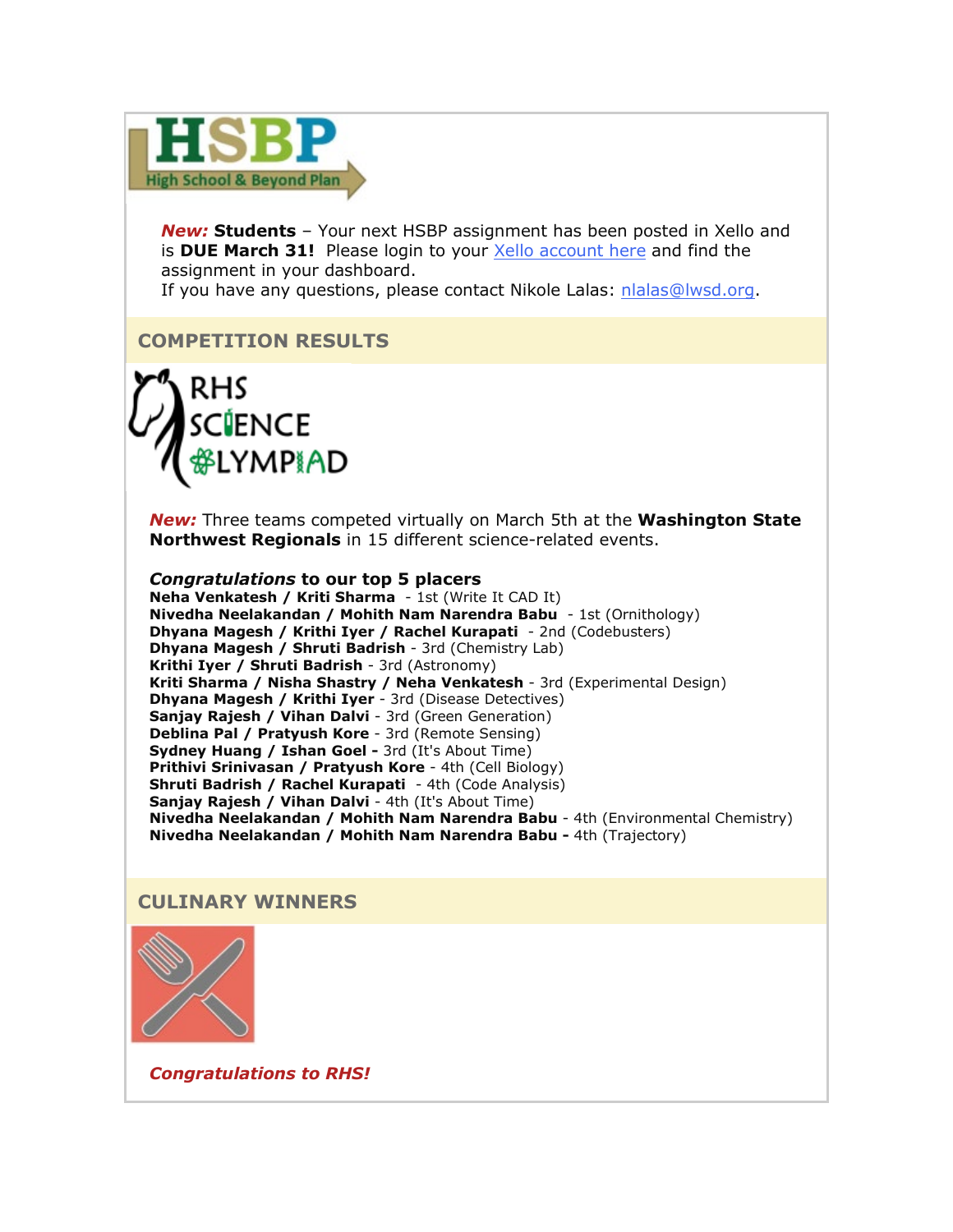## **LSWD 2022 Culinary Competition Winners Announced!**

On March 16th, the LWSD Culinary Competition winners were announced. Students competed from LWHS, JHS and RHS. There were two categories that students could enter, Savory and Sweet. The competition was fierce this year, but RHS came out with three overall winners!

For the **SAVORY** category, congratulations to **Steven Huynh** for taking **1st place** with his amazing Pho!

For the **SWEET** category, congratulations to **Nithya Sangameswaran** for taking **1st place** with her very technical Croquembouche with Meringues and to **Katrina Gunvaldson** for her **2nd place** win for her Ricotta Cheesecake with Biscotti Crust (even the biscotti was made from scratch).

Kudos to all the amazing young chefs who competed from RHS this year as all the dishes were exemplary and showed a lot of culinary skills and talent. They all should be proud of their hard work.

# **FIDGET GYRO**





**We can make a fidget spinner here?!?!** Yes, yes we can! Let us introduce you to our 3D printer. We'll demo how to use the 3D printer in the library and give you some tips on finding designs of your own. Sign up on Flexisched for the "Makerspace - Fidget Gyro" during homeroom on March 24.



Respect the choices of others

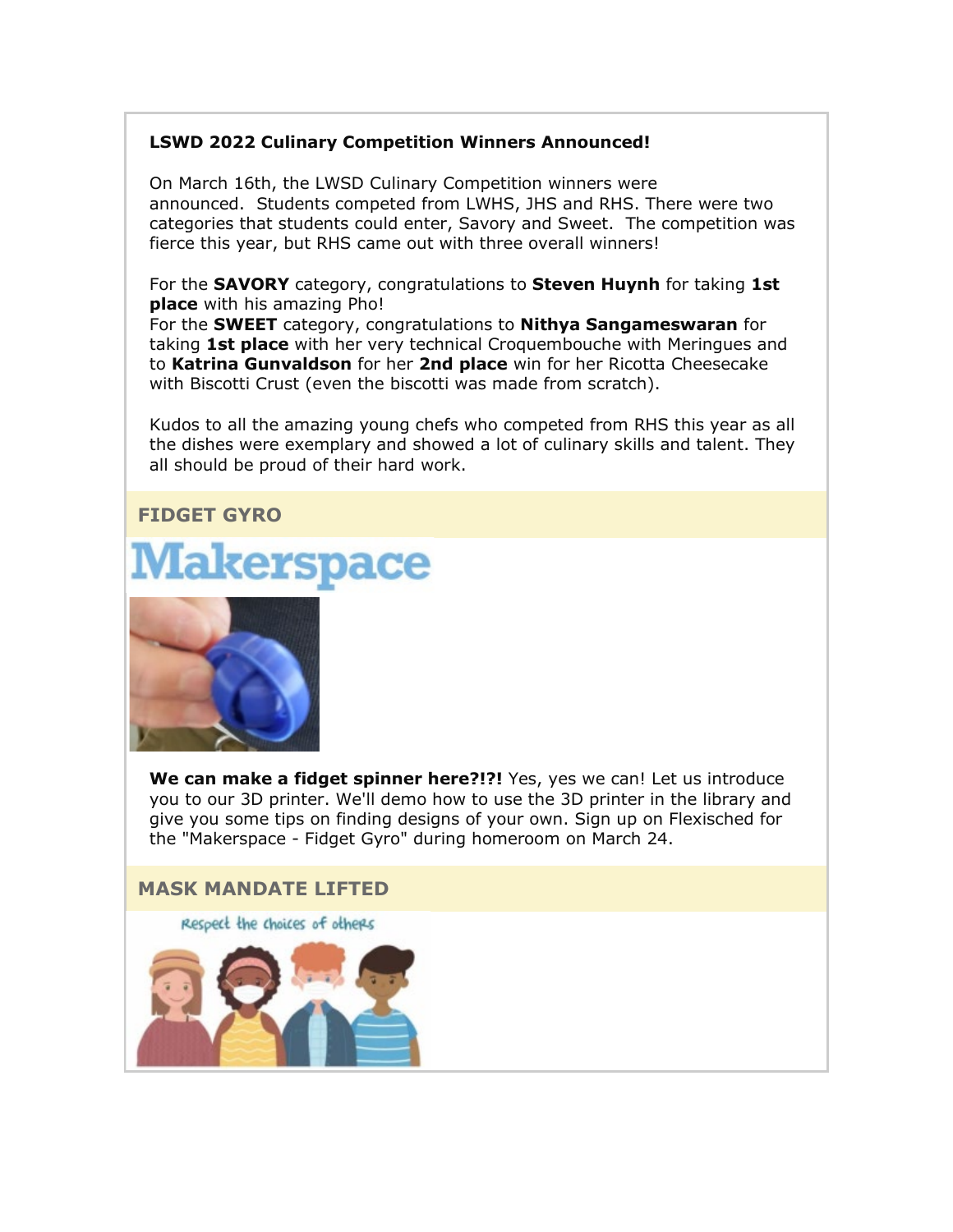Starting March 12, with a few exceptions, mask-wearing became a choice for students and staff on our school campus. This announcement came with a wide range of reactions and emotions from our community.

#### **How you can help:**

We ask that you have a conversation about the new guidance with your student(s) so they are comfortable with whatever decision your family makes. Additionally, it will be important to let your student(s) know not everyone will make that same decision.

To help with this conversation, we have outlined a few talking points you can use. *To read more [click here.](https://nam02.safelinks.protection.outlook.com/?url=http%3A%2F%2Flink.email.dynect.net%2Flink.php%3FDynEngagement%3Dtrue%26H%3De%252BlHqQR4V3t5TbxsLRxYoJGv35GfBKviw7YeOfmjq4SZWfxMG%252BVhK%252Fwt32BceZxw4OAAvaaMhSGcdrreUtfS5kPfr3omy8KYvEzPkBTdXL9so2bkLtJtpg%253D%253D%26G%3D0%26R%3Dhttps%253A%252F%252FPIYPGYZTANA.hatchbuck.com%252FTrackLinkClick%253FID2%253DYbbhvb0y9qxQELRX4kT-hx76lCyLlGUaUlhgJz_BAVCfHTVtJVayTph1cB_c2BhR0%26I%3D20220318222024.000000f6d903%2540smtp-ad2-47-phx%26X%3DMHwxMjY0OTIyOjI1MzIzMDY3MzY7MXwxMjY0OTIzOjE5OTYwNjE5OTs%253D%26V%3D3%26S%3D61PZKLDhBzZkK8vFdh2931caprw0sSQi3o-XHZ5tLEY&data=04%7C01%7Cmwood%40lwsd.org%7Cdae525e5009f40845d3708da092ded00%7C1fd4673fdf9646218638a1d88c4c85d7%7C0%7C0%7C637832390114142013%7CUnknown%7CTWFpbGZsb3d8eyJWIjoiMC4wLjAwMDAiLCJQIjoiV2luMzIiLCJBTiI6Ik1haWwiLCJXVCI6Mn0%3D%7C3000&sdata=a1wgZRcDfuc5YLyM1cPT0RUnYGA%2BzWJ5VBo8poEsz5I%3D&reserved=0)*

**NEED PART TIME WORK?**



*New:* Nutrition Services at LWSD is hiring individuals of all experience levels for PT and FT work. Must be willing to stand, reach, bend during your shift and frequently lift up to 35 lbs. Duties include assisting with preparing meals, serving meals, clean-up, and dishwashing. A complete list of each position's job duties is listed on the application portal.

For more information and to apply online, [click here.](https://nam02.safelinks.protection.outlook.com/?url=http%3A%2F%2Flink.email.dynect.net%2Flink.php%3FDynEngagement%3Dtrue%26H%3De%252BlHqQR4V3t5TbxsLRxYoJGv35GfBKviw7YeOfmjq4SZWfxMG%252BVhK%252Fwt32BceZxw4OAAvaaMhSGcdrreUtfS5kPfr3omy8KYvEzPkBTdXL9so2bkLtJtpg%253D%253D%26G%3D0%26R%3Dhttps%253A%252F%252FPIYPGYZTANA.hatchbuck.com%252FTrackLinkClick%253FID2%253DTav7FTEdwhP91NjIHJsSOHT-4pbjr8_B8uOJmgKOwMGtc1EihihxH8FCHRdw3BZS0%26I%3D20220318222024.000000f6d903%2540smtp-ad2-47-phx%26X%3DMHwxMjY0OTIyOjI1MzIzMDY3MzY7MXwxMjY0OTIzOjE5OTYwNjE5OTs%253D%26V%3D3%26S%3DFGRW0YmsiIowZtY_C9-6DF0Xkh06r0-c0T6Gqkv5z_A&data=04%7C01%7Cmwood%40lwsd.org%7Cdae525e5009f40845d3708da092ded00%7C1fd4673fdf9646218638a1d88c4c85d7%7C0%7C0%7C637832390114142013%7CUnknown%7CTWFpbGZsb3d8eyJWIjoiMC4wLjAwMDAiLCJQIjoiV2luMzIiLCJBTiI6Ik1haWwiLCJXVCI6Mn0%3D%7C3000&sdata=rnAh8zaB68%2BXu4zOhBiyviG3mK61SER3pVabOWB61zs%3D&reserved=0)

# **CREATIVE WRITING CLUB**





### **The Gift of Reading Book Drive**

*RHS Creative Writing Club x Treehouse* With our immense success last year, we have decided to bring it back!

Youth in foster care deserve an enriching summer experience. The Creative Writing Club is asking students, faculty, staff, alumni, and friends to please consider donating **gently used or new children's storybooks, elementaryaged chapter books, and young adult books** in support of Treehouse, a nonprofit org. addressing the needs of over  $8,000$  youth in foster care. Books featuring diverse voices/highlighting characters of color particularly desired! Let's try to beat our goal of 150 books, Stangs!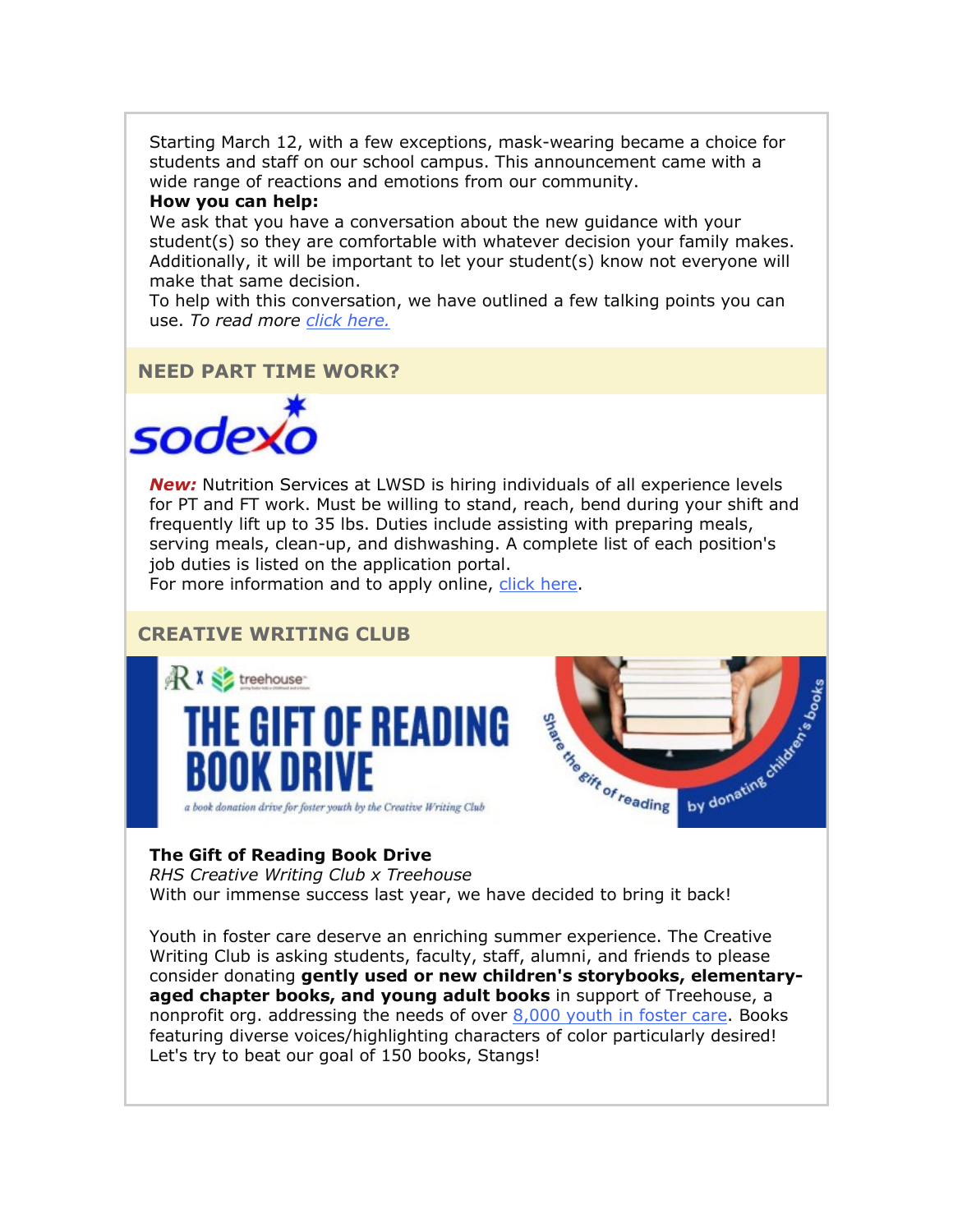**When:** March 15- April 11 **Drop-off Locations:** Outside PAC, Commons **Contact:** [s-nshastry@lwsd.org](mailto:s-nshastry@lwsd.org)

# To learn more about Treehouse and the foster care system, click [here:](https://nam02.safelinks.protection.outlook.com/?url=http%3A%2F%2Flink.email.dynect.net%2Flink.php%3FDynEngagement%3Dtrue%26H%3De%252BlHqQR4V3t5TbxsLRxYoJGv35GfBKviw7YeOfmjq4SZWfxMG%252BVhK%252Fwt32BceZxw4OAAvaaMhSGcdrreUtfS5kPfr3omy8KYvEzPkBTdXL9so2bkLtJtpg%253D%253D%26G%3D0%26R%3Dhttps%253A%252F%252FPIYPGYZTANA.hatchbuck.com%252FTrackLinkClick%253FID2%253DWoBbOt4FBKSg9-mpYLdX60hh32ach0F4R_hGoYty5nY-LtrVw5iIB835YdGrjHdR0%26I%3D20220318222024.000000f6d903%2540smtp-ad2-47-phx%26X%3DMHwxMjY0OTIyOjI1MzIzMDY3MzY7MXwxMjY0OTIzOjE5OTYwNjE5OTs%253D%26V%3D3%26S%3DgMWQDmkj1dpHcNF7pEeTLTmc6lZDS30bhJAzss0CHTw&data=04%7C01%7Cmwood%40lwsd.org%7Cdae525e5009f40845d3708da092ded00%7C1fd4673fdf9646218638a1d88c4c85d7%7C0%7C0%7C637832390114142013%7CUnknown%7CTWFpbGZsb3d8eyJWIjoiMC4wLjAwMDAiLCJQIjoiV2luMzIiLCJBTiI6Ik1haWwiLCJXVCI6Mn0%3D%7C3000&sdata=hle9i7YmUGRKWsmOXK1pLo%2BGpbCgoO%2BJs5ob%2Bir0GxU%3D&reserved=0)

# **FREE & REDUCED LUNCH**

# It's more than a meal application.

Several benefits come with filling out a School Meal Application; not just meals. Even though meals are free this year, we strongly encourage all parents/guardians who might be eligible for benefits to submit an application. Completing an application takes less than 10 minutes, and parents only need to complete one application per family.

# *Filling out the School Meal Application may help provide:*

- Healthy & Nutritious Meals
- Additional Funding for School Programs
- Fee Waivers for ASB Cards
- Fee Waivers for Athletic Participation & Extracurricular Activities
- Health and Wellness Services
- Fee Waivers for College Applications & Admissions tests
- College Scholarships

School Counselors can help connect you with benefits that you may be eligible for if you qualify for free and reduced meals. Applications may be completed online at [www.myschoolapps.com/o](https://nam02.safelinks.protection.outlook.com/?url=http%3A%2F%2Flink.email.dynect.net%2Flink.php%3FDynEngagement%3Dtrue%26H%3De%252BlHqQR4V3t5TbxsLRxYoJGv35GfBKviw7YeOfmjq4SZWfxMG%252BVhK%252Fwt32BceZxw4OAAvaaMhSGcdrreUtfS5kPfr3omy8KYvEzPkBTdXL9so2bkLtJtpg%253D%253D%26G%3D0%26R%3Dhttps%253A%252F%252FPIYPGYZTANA.hatchbuck.com%252FTrackLinkClick%253FID2%253DgN1LTFKxrTxU9MHYVBDGcaovq88teYesSzxGNopTq_LZgI0ZB58ePKmuDkxS2qoH0%26I%3D20220318222024.000000f6d903%2540smtp-ad2-47-phx%26X%3DMHwxMjY0OTIyOjI1MzIzMDY3MzY7MXwxMjY0OTIzOjE5OTYwNjE5OTs%253D%26V%3D3%26S%3DBqpWECiQJipCXAQMtCnxe_hS86q32OrMcgF_EDY1hyk&data=04%7C01%7Cmwood%40lwsd.org%7Cdae525e5009f40845d3708da092ded00%7C1fd4673fdf9646218638a1d88c4c85d7%7C0%7C0%7C637832390114142013%7CUnknown%7CTWFpbGZsb3d8eyJWIjoiMC4wLjAwMDAiLCJQIjoiV2luMzIiLCJBTiI6Ik1haWwiLCJXVCI6Mn0%3D%7C3000&sdata=H71skRUS3ixYjWFSD6LWbz6ns9aNVINuYke%2BAZ7iLFQ%3D&reserved=0)r downloaded from our website (English | Español). For more information, please visit [our website.](https://nam02.safelinks.protection.outlook.com/?url=http%3A%2F%2Flink.email.dynect.net%2Flink.php%3FDynEngagement%3Dtrue%26H%3De%252BlHqQR4V3t5TbxsLRxYoJGv35GfBKviw7YeOfmjq4SZWfxMG%252BVhK%252Fwt32BceZxw4OAAvaaMhSGcdrreUtfS5kPfr3omy8KYvEzPkBTdXL9so2bkLtJtpg%253D%253D%26G%3D0%26R%3Dhttps%253A%252F%252FPIYPGYZTANA.hatchbuck.com%252FTrackLinkClick%253FID2%253DFF_FddPVunisthAUwOLoU45tti4I8wF1rVAPc7FWoAv5OenaicRLc8a_Jr0JMYYU0%26I%3D20220318222024.000000f6d903%2540smtp-ad2-47-phx%26X%3DMHwxMjY0OTIyOjI1MzIzMDY3MzY7MXwxMjY0OTIzOjE5OTYwNjE5OTs%253D%26V%3D3%26S%3Dk5NU15-6zraZMrsUNn1-45Qs9HAf3ihB0nz0QiYrLBo&data=04%7C01%7Cmwood%40lwsd.org%7Cdae525e5009f40845d3708da092ded00%7C1fd4673fdf9646218638a1d88c4c85d7%7C0%7C0%7C637832390114142013%7CUnknown%7CTWFpbGZsb3d8eyJWIjoiMC4wLjAwMDAiLCJQIjoiV2luMzIiLCJBTiI6Ik1haWwiLCJXVCI6Mn0%3D%7C3000&sdata=Ir92aaejXJgdhuyW3Gms1q7gsAEpQqXvhWzgVvi94SE%3D&reserved=0)

# *RHS HELP* **HELPS!**

# **RHS Help**

*Seniors:* If you are having troubles affording your **graduation cap and gown** or other graduation expenses, please reach out to your counselor or Mrs. Zambrowsky-Huls. *RHS Help* may be able to assist you in paying for your graduation gown.

# **RHS ATTENDANCE LINE**



**How to excuse your student when they are absent:**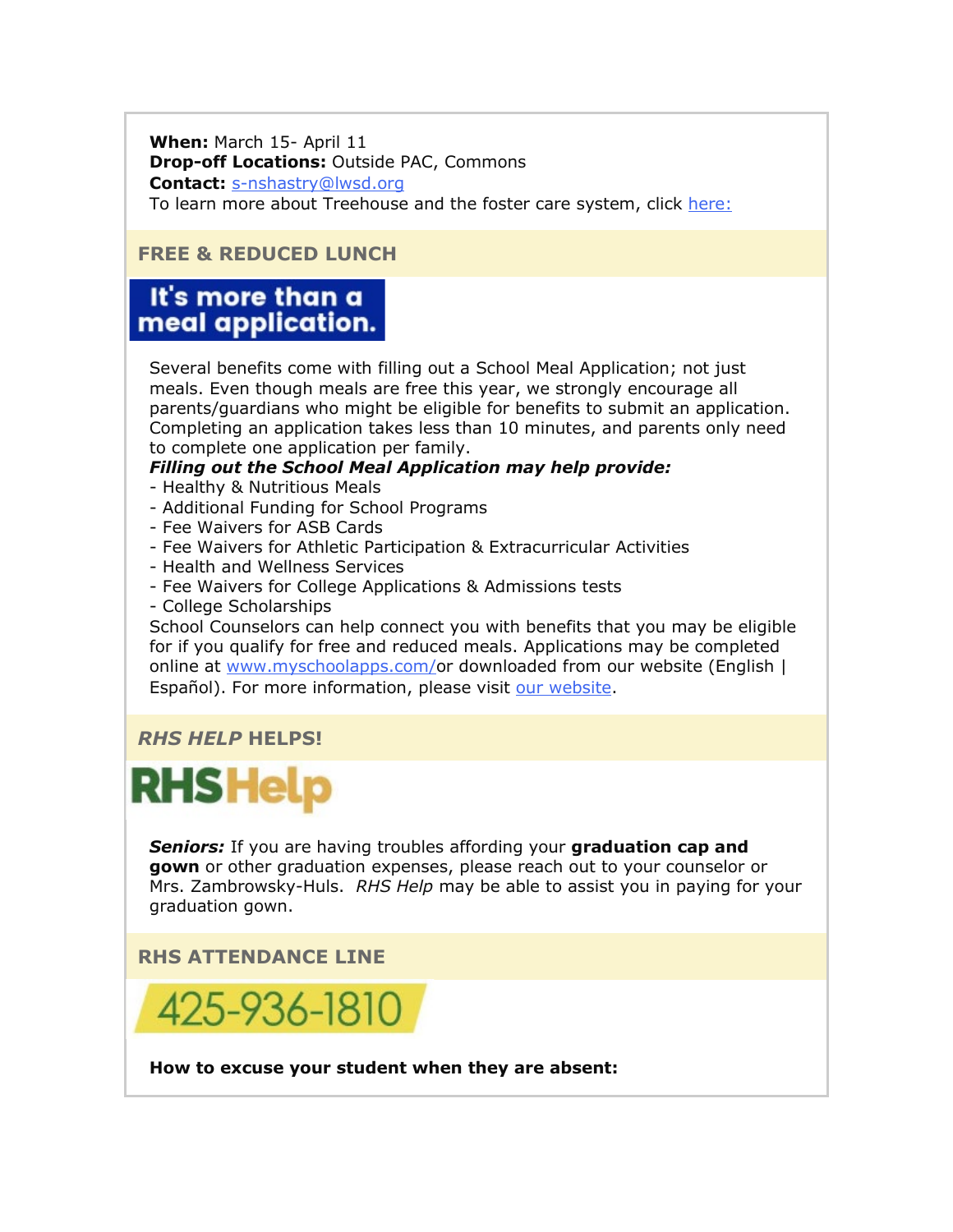Please email the attendance secretary at [rhsattend@lwsd.org](mailto:rhsattend@lwsd.org) or leave a message on the Attendance line 425 936-1810 whenever your student is absent or late.

#### **How to excuse your student for an early departure:**

Please email or call as soon as possible to excuse your student early for an appointment, or if they are leaving early due to an illness. The Attendance Secretary (Ms. Anderson) will send your student a dismissal slip so they may sign out in the Attendance Office and meet the parent outside.

**Important:** if you were marked absent or late by a teacher and would like to discuss this, please talk to the teacher that marked you absent or late---not the attendance office.

- For more information about absences, late arrivals and early departures, click [here.](https://nam02.safelinks.protection.outlook.com/?url=http%3A%2F%2Flink.email.dynect.net%2Flink.php%3FDynEngagement%3Dtrue%26H%3De%252BlHqQR4V3t5TbxsLRxYoJGv35GfBKviw7YeOfmjq4SZWfxMG%252BVhK%252Fwt32BceZxw4OAAvaaMhSGcdrreUtfS5kPfr3omy8KYvEzPkBTdXL9so2bkLtJtpg%253D%253D%26G%3D0%26R%3Dhttps%253A%252F%252FPIYPGYZTANA.hatchbuck.com%252FTrackLinkClick%253FID2%253Dv92v1n7JjMiX3fKhzvvy8lEGsjTCpF5tlJrikPVqPv6V_1gpgoDc59Cdto-vcad90%26I%3D20220318222024.000000f6d903%2540smtp-ad2-47-phx%26X%3DMHwxMjY0OTIyOjI1MzIzMDY3MzY7MXwxMjY0OTIzOjE5OTYwNjE5OTs%253D%26V%3D3%26S%3DKSbKRZCYCFt2ULFc4LLDnhdiACi-vB93_jx_Y2Erb68&data=04%7C01%7Cmwood%40lwsd.org%7Cdae525e5009f40845d3708da092ded00%7C1fd4673fdf9646218638a1d88c4c85d7%7C0%7C0%7C637832390114142013%7CUnknown%7CTWFpbGZsb3d8eyJWIjoiMC4wLjAwMDAiLCJQIjoiV2luMzIiLCJBTiI6Ik1haWwiLCJXVCI6Mn0%3D%7C3000&sdata=uOTef46scZQj6jb3LjlrD94RXFm9eTgZrnAGEIBKujM%3D&reserved=0)
- Para obtener más información sobre ausencias, llegadas tardías y salidas anticipadas, haga clic [aquí.](https://nam02.safelinks.protection.outlook.com/?url=http%3A%2F%2Flink.email.dynect.net%2Flink.php%3FDynEngagement%3Dtrue%26H%3De%252BlHqQR4V3t5TbxsLRxYoJGv35GfBKviw7YeOfmjq4SZWfxMG%252BVhK%252Fwt32BceZxw4OAAvaaMhSGcdrreUtfS5kPfr3omy8KYvEzPkBTdXL9so2bkLtJtpg%253D%253D%26G%3D0%26R%3Dhttps%253A%252F%252FPIYPGYZTANA.hatchbuck.com%252FTrackLinkClick%253FID2%253D55vzp1bZc9YzlEiHEWWdnlX-ZRGeErpeQpWZTz8YGq6alPOSKfTyleGWj4FQB2Xc0%26I%3D20220318222024.000000f6d903%2540smtp-ad2-47-phx%26X%3DMHwxMjY0OTIyOjI1MzIzMDY3MzY7MXwxMjY0OTIzOjE5OTYwNjE5OTs%253D%26V%3D3%26S%3D_YTbeXIOQlkXtDePer2KB7_rkEa1orpK_FwhBLLfa_M&data=04%7C01%7Cmwood%40lwsd.org%7Cdae525e5009f40845d3708da092ded00%7C1fd4673fdf9646218638a1d88c4c85d7%7C0%7C0%7C637832390114142013%7CUnknown%7CTWFpbGZsb3d8eyJWIjoiMC4wLjAwMDAiLCJQIjoiV2luMzIiLCJBTiI6Ik1haWwiLCJXVCI6Mn0%3D%7C3000&sdata=5bXBxlEv6KC3swuqaefb4dLNxbxmRT2hOHfIp2qCO3E%3D&reserved=0)

## **FAMILY SUPPORT LOCATOR**

# Partnership to End Addiction

*New:* The COVID-19 pandemic has exacerbated the existing substance abuse, addiction and overdose epidemic. According to the U.S. Department of Health & Human Services, the number of people with both substance use disorder and mental health challenges more than doubled in 2020.

With this surge in families and loved ones seeking immediate support and resources, Partnership to End Addiction and SAFE Project partnered to launch the first-of-its-kind online **[SAFE Family Support Locator](https://nam02.safelinks.protection.outlook.com/?url=http%3A%2F%2Flink.email.dynect.net%2Flink.php%3FDynEngagement%3Dtrue%26H%3De%252BlHqQR4V3t5TbxsLRxYoJGv35GfBKviw7YeOfmjq4SZWfxMG%252BVhK%252Fwt32BceZxw4OAAvaaMhSGcdrreUtfS5kPfr3omy8KYvEzPkBTdXL9so2bkLtJtpg%253D%253D%26G%3D0%26R%3Dhttps%253A%252F%252FPIYPGYZTANA.hatchbuck.com%252FTrackLinkClick%253FID2%253D7cNgaIP6qfmXEJxMQszeJDn3hazF7IH9YSIfoEM__DRwJzogDKoStr3Sb0YWE7vD0%26I%3D20220318222024.000000f6d903%2540smtp-ad2-47-phx%26X%3DMHwxMjY0OTIyOjI1MzIzMDY3MzY7MXwxMjY0OTIzOjE5OTYwNjE5OTs%253D%26V%3D3%26S%3DefN5rO-cpEm8GpHVYrcO4uXM8pcxxvpdmvEMGwSE9Jg&data=04%7C01%7Cmwood%40lwsd.org%7Cdae525e5009f40845d3708da092ded00%7C1fd4673fdf9646218638a1d88c4c85d7%7C0%7C0%7C637832390114142013%7CUnknown%7CTWFpbGZsb3d8eyJWIjoiMC4wLjAwMDAiLCJQIjoiV2luMzIiLCJBTiI6Ik1haWwiLCJXVCI6Mn0%3D%7C3000&sdata=MAUyl17c8lbNN8q3GNoE%2F6eZW0sZd7COukitM2z7VEk%3D&reserved=0)** — a free, userfriendly tool that helps families and caregivers quickly find treatment services and support for their loved ones.

# **COUNSELING APPOINTMENTS**



**Counselors are excited to meet with you!** Counselors are available for individual student/parent appointments. The appointment calendar on the [RHS](https://nam02.safelinks.protection.outlook.com/?url=http%3A%2F%2Flink.email.dynect.net%2Flink.php%3FDynEngagement%3Dtrue%26H%3De%252BlHqQR4V3t5TbxsLRxYoJGv35GfBKviw7YeOfmjq4SZWfxMG%252BVhK%252Fwt32BceZxw4OAAvaaMhSGcdrreUtfS5kPfr3omy8KYvEzPkBTdXL9so2bkLtJtpg%253D%253D%26G%3D0%26R%3Dhttps%253A%252F%252FPIYPGYZTANA.hatchbuck.com%252FTrackLinkClick%253FID2%253DtP05kwROdbLf23R-HnI4PUusCgc537MnrC39e4RCVPenyTosqJxi9hQxca2lukMh0%26I%3D20220318222024.000000f6d903%2540smtp-ad2-47-phx%26X%3DMHwxMjY0OTIyOjI1MzIzMDY3MzY7MXwxMjY0OTIzOjE5OTYwNjE5OTs%253D%26V%3D3%26S%3D6kiO-enqQuIh-8IREfhVrsQ5z2KaaIU3ziQXkCI8WhE&data=04%7C01%7Cmwood%40lwsd.org%7Cdae525e5009f40845d3708da092ded00%7C1fd4673fdf9646218638a1d88c4c85d7%7C0%7C0%7C637832390114142013%7CUnknown%7CTWFpbGZsb3d8eyJWIjoiMC4wLjAwMDAiLCJQIjoiV2luMzIiLCJBTiI6Ik1haWwiLCJXVCI6Mn0%3D%7C3000&sdata=SCekgnYGYEKBbaZbxXTYHHs5wzvUJoOwyyqMD9s44g0%3D&reserved=0)  [Counseling website](https://nam02.safelinks.protection.outlook.com/?url=http%3A%2F%2Flink.email.dynect.net%2Flink.php%3FDynEngagement%3Dtrue%26H%3De%252BlHqQR4V3t5TbxsLRxYoJGv35GfBKviw7YeOfmjq4SZWfxMG%252BVhK%252Fwt32BceZxw4OAAvaaMhSGcdrreUtfS5kPfr3omy8KYvEzPkBTdXL9so2bkLtJtpg%253D%253D%26G%3D0%26R%3Dhttps%253A%252F%252FPIYPGYZTANA.hatchbuck.com%252FTrackLinkClick%253FID2%253DtP05kwROdbLf23R-HnI4PUusCgc537MnrC39e4RCVPenyTosqJxi9hQxca2lukMh0%26I%3D20220318222024.000000f6d903%2540smtp-ad2-47-phx%26X%3DMHwxMjY0OTIyOjI1MzIzMDY3MzY7MXwxMjY0OTIzOjE5OTYwNjE5OTs%253D%26V%3D3%26S%3D6kiO-enqQuIh-8IREfhVrsQ5z2KaaIU3ziQXkCI8WhE&data=04%7C01%7Cmwood%40lwsd.org%7Cdae525e5009f40845d3708da092ded00%7C1fd4673fdf9646218638a1d88c4c85d7%7C0%7C0%7C637832390114142013%7CUnknown%7CTWFpbGZsb3d8eyJWIjoiMC4wLjAwMDAiLCJQIjoiV2luMzIiLCJBTiI6Ik1haWwiLCJXVCI6Mn0%3D%7C3000&sdata=SCekgnYGYEKBbaZbxXTYHHs5wzvUJoOwyyqMD9s44g0%3D&reserved=0) is now open for students/parents to schedule a meeting. **Counselor Caseloads:**

**A-CA:** Katie Keller [kkeller@lwsd.org](mailto:kkeller@lwsd.org)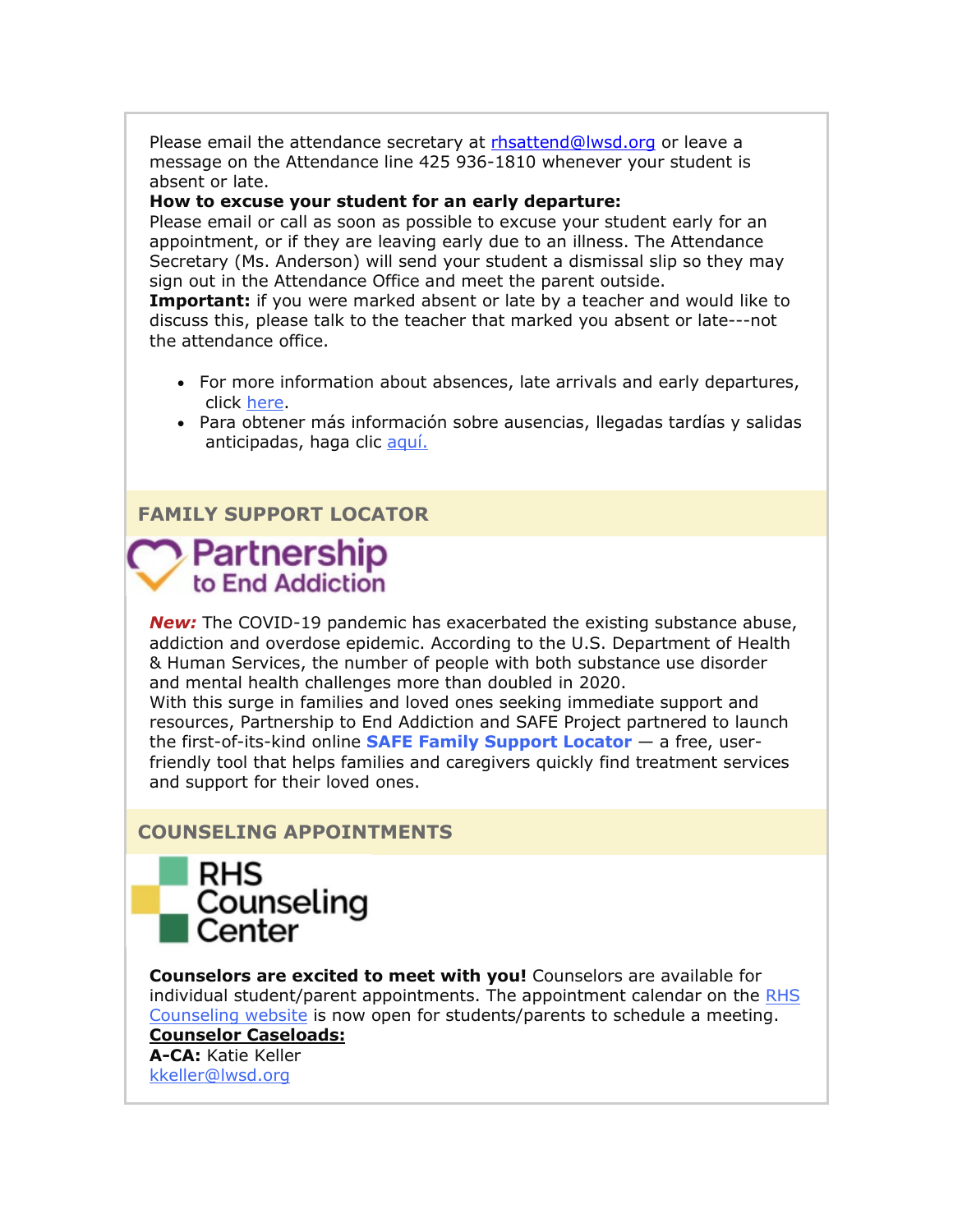**A-CA (12th & RS):** Nikole Lalas [nlalas@lwsd.org](mailto:nlalas@lwsd.org) **CE-GARC:** Lindsey Hanson [lihanson@lwsd.org](mailto:lihanson@lwsd.org) **GARD-KAS:** Sarah Gray [sgray@lwsd.org](mailto:sgray@lwsd.org) **KAT-LEA & VIM-Z:** Micaela Crapo [mcrapo@lwsd.org](mailto:mcrapo@lwsd.org) **LEB-MAZ:** Katie Bunyard [kbunyard@lwsd.org](mailto:Kbunyard@lwsd.org) **MC-RAJ:** Ellen Zambrowsky-Huls [ezambrowsky-huls@lwsd.org](mailto:Ezambrowsky-huls@lwsd.org) **RAK-SUG:** Derik Detweiler [ddetweiler@lwsd.org](mailto:ddetweiler@lwsd.org) **SUH-VIL:** Justine Oshiro [joshiro@lwsd.org](mailto:joshiro@lwsd.org)

# **COLLEGE & CAREER CENTER NEWS**



**COLLEGE & CAREER CENTER** 

# **Live Wednesday**

Click [here](https://nam02.safelinks.protection.outlook.com/?url=http%3A%2F%2Flink.email.dynect.net%2Flink.php%3FDynEngagement%3Dtrue%26H%3De%252BlHqQR4V3t5TbxsLRxYoJGv35GfBKviw7YeOfmjq4SZWfxMG%252BVhK%252Fwt32BceZxw4OAAvaaMhSGcdrreUtfS5kPfr3omy8KYvEzPkBTdXL9so2bkLtJtpg%253D%253D%26G%3D0%26R%3Dhttps%253A%252F%252FPIYPGYZTANA.hatchbuck.com%252FTrackLinkClick%253FID2%253Di7EwO7RaJ3dm5pkm4eg6Vnox-S76aXHnnlrzeJyp9_44dtUzQRrPnWMNazqXO1-E0%26I%3D20220318222024.000000f6d903%2540smtp-ad2-47-phx%26X%3DMHwxMjY0OTIyOjI1MzIzMDY3MzY7MXwxMjY0OTIzOjE5OTYwNjE5OTs%253D%26V%3D3%26S%3D8X68xIlIpGbfAzYLKqcc3qA84rhMbIo5lPvaUETpcD0&data=04%7C01%7Cmwood%40lwsd.org%7Cdae525e5009f40845d3708da092ded00%7C1fd4673fdf9646218638a1d88c4c85d7%7C0%7C0%7C637832390114142013%7CUnknown%7CTWFpbGZsb3d8eyJWIjoiMC4wLjAwMDAiLCJQIjoiV2luMzIiLCJBTiI6Ik1haWwiLCJXVCI6Mn0%3D%7C3000&sdata=a7Rjwbmi8eKGx0FTLEZZf%2FZXacodOCEsUdIEQ%2FpyA6c%3D&reserved=0) for Live Wednesday events and the links to join these LIVE Virtual event to learn more about careers in Social Services.

> **Lake Washington School District LIVE WEDNESDAY**

**College and Career Virtual Event Series Social Services** March 23, 1:30 pm

EvergreenHealth

#### **DAVID MCHALE, LSWAIC**

School-Based Social Worker **Community Healthcare Access Team Evergreen Health** 



**ERIK GRAY** Advocate, Vulnerable Populations King County Prosecuting Attorney's Office



**JULIA SUGHRUE Refugee Health Liaison Nationalities Service Center**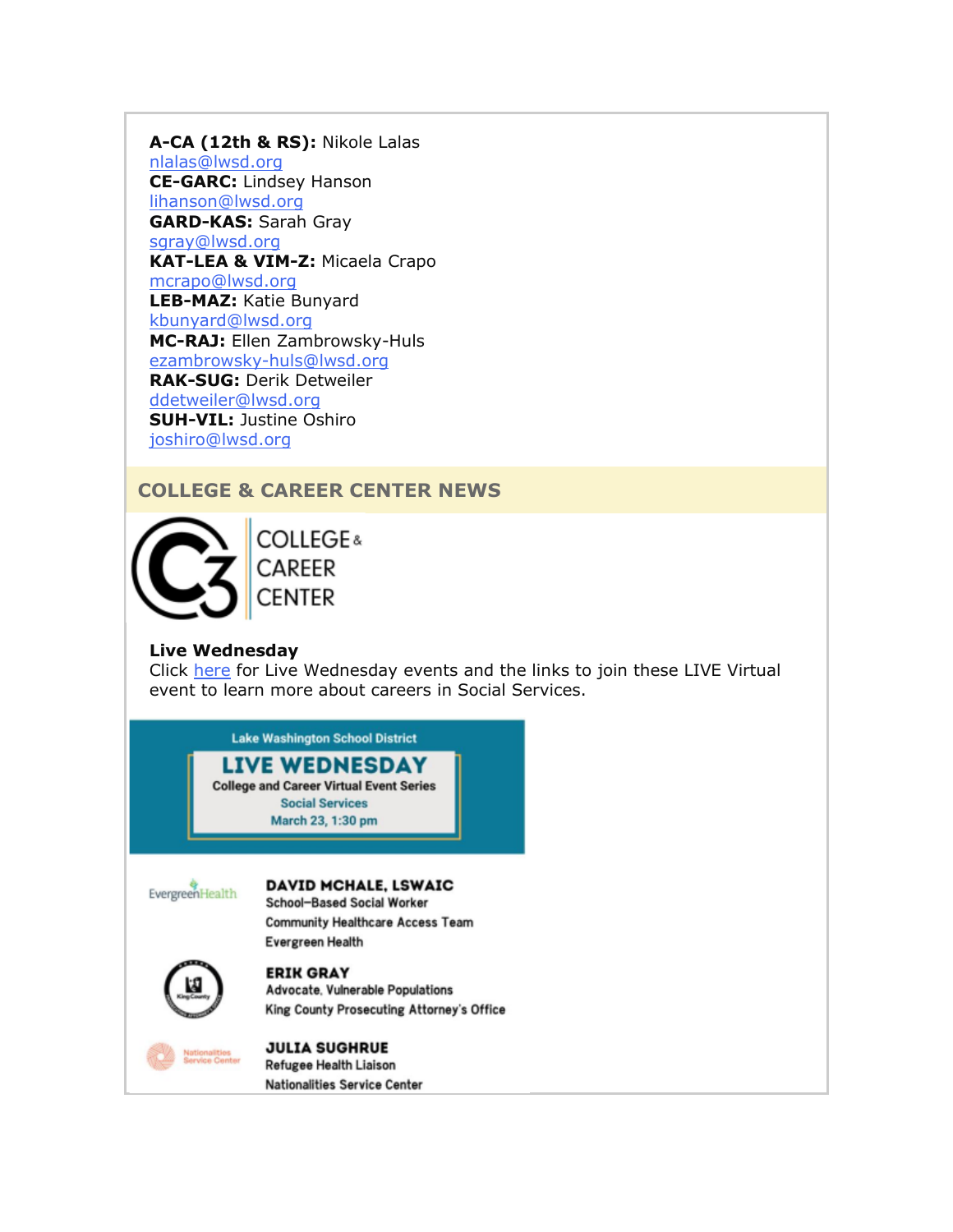



College Bound Resigning

and Information Virtual Event

Wednesday, March 30, 2022, 6 to 7 pm



**COLLEGE & CAREER EDUCATION** for

**High School Students** 

**WANIC Skill Center** 2022-2023

# **WANIC Enrollment for Full Year 2022-23 is now open!**

For more information on Full Year Skill Center Programs for 2022-23: [Full Year Course Catalog-WANIC.](https://nam02.safelinks.protection.outlook.com/?url=http%3A%2F%2Flink.email.dynect.net%2Flink.php%3FDynEngagement%3Dtrue%26H%3De%252BlHqQR4V3t5TbxsLRxYoJGv35GfBKviw7YeOfmjq4SZWfxMG%252BVhK%252Fwt32BceZxw4OAAvaaMhSGcdrreUtfS5kPfr3omy8KYvEzPkBTdXL9so2bkLtJtpg%253D%253D%26G%3D0%26R%3Dhttps%253A%252F%252FPIYPGYZTANA.hatchbuck.com%252FTrackLinkClick%253FID2%253DRxqGwJHlcyILWiDUCE5uoE3s5ZVFfM6SUjp37Wb8UuiOynp8a5KbH1BGcM3Ubobm0%26I%3D20220318222024.000000f6d903%2540smtp-ad2-47-phx%26X%3DMHwxMjY0OTIyOjI1MzIzMDY3MzY7MXwxMjY0OTIzOjE5OTYwNjE5OTs%253D%26V%3D3%26S%3Dnby3GokJ_AWrM03Jn14hoHxNknHZXYRlZmoEnLhFlns&data=04%7C01%7Cmwood%40lwsd.org%7Cdae525e5009f40845d3708da092ded00%7C1fd4673fdf9646218638a1d88c4c85d7%7C0%7C0%7C637832390114142013%7CUnknown%7CTWFpbGZsb3d8eyJWIjoiMC4wLjAwMDAiLCJQIjoiV2luMzIiLCJBTiI6Ik1haWwiLCJXVCI6Mn0%3D%7C3000&sdata=ODxPhLDR4Agzagm%2F2Tz2Iur6%2B3ztIH%2FruPbqgCKdGvA%3D&reserved=0) For instructions and to apply for the 2022-23 Full Year: [Register Here-WANIC.](https://nam02.safelinks.protection.outlook.com/?url=http%3A%2F%2Flink.email.dynect.net%2Flink.php%3FDynEngagement%3Dtrue%26H%3De%252BlHqQR4V3t5TbxsLRxYoJGv35GfBKviw7YeOfmjq4SZWfxMG%252BVhK%252Fwt32BceZxw4OAAvaaMhSGcdrreUtfS5kPfr3omy8KYvEzPkBTdXL9so2bkLtJtpg%253D%253D%26G%3D0%26R%3Dhttps%253A%252F%252FPIYPGYZTANA.hatchbuck.com%252FTrackLinkClick%253FID2%253D3UuQdxLADkDpmTJxVCOyc2guxNa42rsORgzpUlH7ns8yoDVLNcmMRPc7NayTIgXl0%26I%3D20220318222024.000000f6d903%2540smtp-ad2-47-phx%26X%3DMHwxMjY0OTIyOjI1MzIzMDY3MzY7MXwxMjY0OTIzOjE5OTYwNjE5OTs%253D%26V%3D3%26S%3DgMNowk6-nT6wE_FT3vCl8NdvPw8qQXTlOw4i6mgn_OY&data=04%7C01%7Cmwood%40lwsd.org%7Cdae525e5009f40845d3708da092ded00%7C1fd4673fdf9646218638a1d88c4c85d7%7C0%7C0%7C637832390114142013%7CUnknown%7CTWFpbGZsb3d8eyJWIjoiMC4wLjAwMDAiLCJQIjoiV2luMzIiLCJBTiI6Ik1haWwiLCJXVCI6Mn0%3D%7C3000&sdata=ICWTLGrPMSzogdgIlocsTnVOV3d4DYGvGLk1yAwY7Io%3D&reserved=0) Please read through the instructions carefully before starting your application. If you have any questions, please contact Ms. [Wu](mailto:rwu@lwsd.org) or WANIC at [wanic@lwsd.org.](mailto:wanic@lwsd.org) 425-739-8400.

Updates

**Check out the bulletin boards** outside the College & Career Center or check [College and Career Center Teams](https://nam02.safelinks.protection.outlook.com/?url=http%3A%2F%2Flink.email.dynect.net%2Flink.php%3FDynEngagement%3Dtrue%26H%3De%252BlHqQR4V3t5TbxsLRxYoJGv35GfBKviw7YeOfmjq4SZWfxMG%252BVhK%252Fwt32BceZxw4OAAvaaMhSGcdrreUtfS5kPfr3omy8KYvEzPkBTdXL9so2bkLtJtpg%253D%253D%26G%3D0%26R%3Dhttps%253A%252F%252FPIYPGYZTANA.hatchbuck.com%252FTrackLinkClick%253FID2%253Dd_diRwkt_YPIY02SnMElWRF_feLT7fxhXXt8HM35BCpODb2vaWzZTeij4tf4HJqA0%26I%3D20220318222024.000000f6d903%2540smtp-ad2-47-phx%26X%3DMHwxMjY0OTIyOjI1MzIzMDY3MzY7MXwxMjY0OTIzOjE5OTYwNjE5OTs%253D%26V%3D3%26S%3Dr1WUc_wq7McKftJElcgBNJdTMgLoEdaANhZ3T5Dzz_Y&data=04%7C01%7Cmwood%40lwsd.org%7Cdae525e5009f40845d3708da092ded00%7C1fd4673fdf9646218638a1d88c4c85d7%7C0%7C0%7C637832390114142013%7CUnknown%7CTWFpbGZsb3d8eyJWIjoiMC4wLjAwMDAiLCJQIjoiV2luMzIiLCJBTiI6Ik1haWwiLCJXVCI6Mn0%3D%7C3000&sdata=luPotQwLrawQO%2B3dm6xbgtC1%2BaIMCcQvwnmrDbLpYh8%3D&reserved=0) for updates on Jobs, Colleges, Scholarships, Summer Programs, Internships or Apprenticeships. Have questions or need help? Schedule an appointment with Ms. Wu [here.](https://nam02.safelinks.protection.outlook.com/?url=http%3A%2F%2Flink.email.dynect.net%2Flink.php%3FDynEngagement%3Dtrue%26H%3De%252BlHqQR4V3t5TbxsLRxYoJGv35GfBKviw7YeOfmjq4SZWfxMG%252BVhK%252Fwt32BceZxw4OAAvaaMhSGcdrreUtfS5kPfr3omy8KYvEzPkBTdXL9so2bkLtJtpg%253D%253D%26G%3D0%26R%3Dhttps%253A%252F%252FPIYPGYZTANA.hatchbuck.com%252FTrackLinkClick%253FID2%253Dsr_NTBspEBngh9ULzd4Y1Xn28LxBfrgRS9RYSZ-QjQ3LClqs-3rVDKc2QQAluPVn0%26I%3D20220318222024.000000f6d903%2540smtp-ad2-47-phx%26X%3DMHwxMjY0OTIyOjI1MzIzMDY3MzY7MXwxMjY0OTIzOjE5OTYwNjE5OTs%253D%26V%3D3%26S%3DrbWrLFQd8PgrEGZePsG1ZhfK8PpJKRz1b5BbU4jfXPE&data=04%7C01%7Cmwood%40lwsd.org%7Cdae525e5009f40845d3708da092ded00%7C1fd4673fdf9646218638a1d88c4c85d7%7C0%7C0%7C637832390114142013%7CUnknown%7CTWFpbGZsb3d8eyJWIjoiMC4wLjAwMDAiLCJQIjoiV2luMzIiLCJBTiI6Ik1haWwiLCJXVCI6Mn0%3D%7C3000&sdata=TKG%2Bokq0MokBsh8c0nvcdjhGEiGKyhbuH5cH8LEUlB4%3D&reserved=0)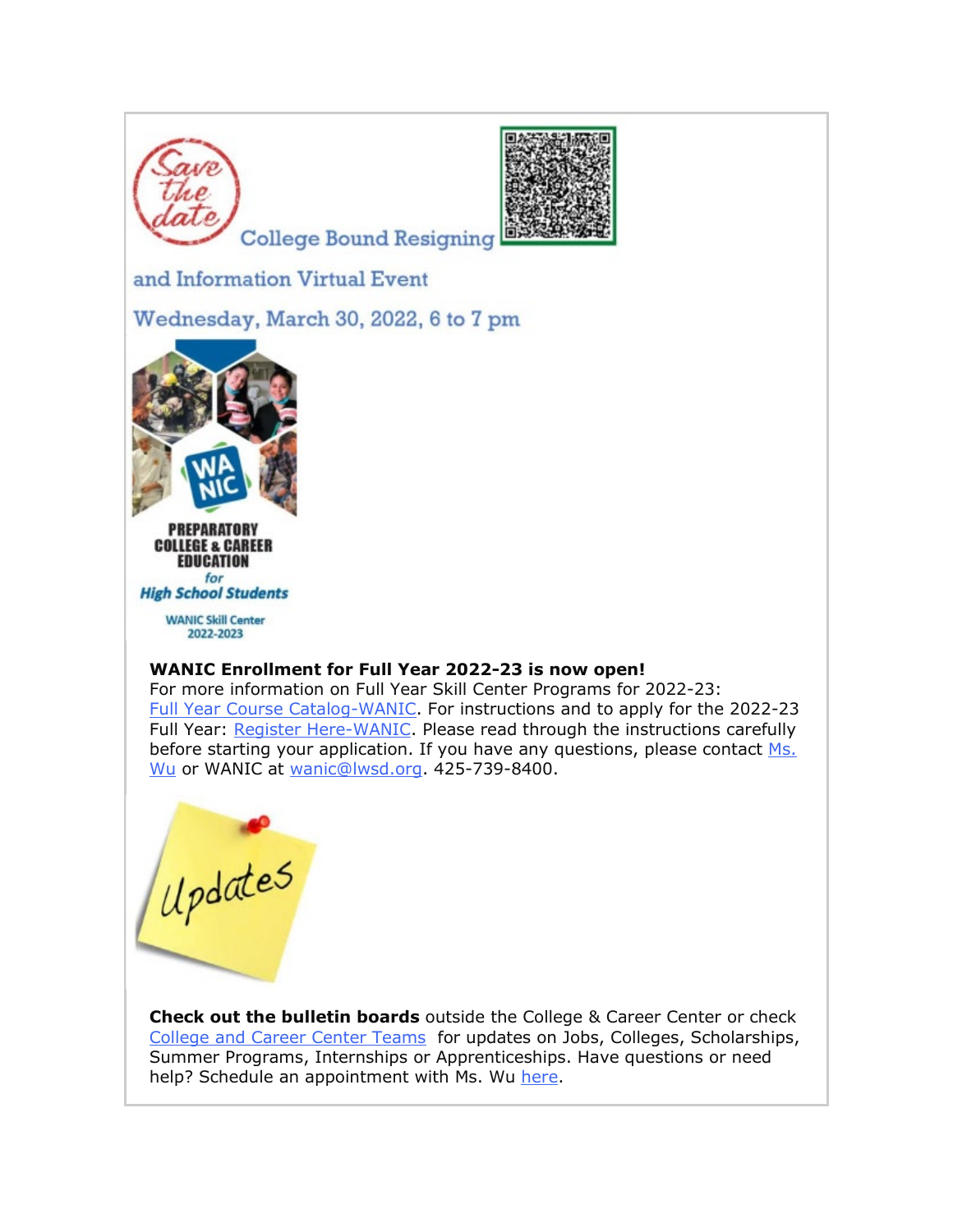American Legion Auxiliary is hosting the **Evergreen Girls State Virtual Experience**, May 31 - June 2,2022, 7 – 9 pm via Zoom. There's no cost, all high school girls are welcome, college scholarships available and opportunity to apply to attend ALA Girls Nation. Visit [evergreengirlsstate.com](https://nam02.safelinks.protection.outlook.com/?url=http%3A%2F%2Flink.email.dynect.net%2Flink.php%3FDynEngagement%3Dtrue%26H%3De%252BlHqQR4V3t5TbxsLRxYoJGv35GfBKviw7YeOfmjq4SZWfxMG%252BVhK%252Fwt32BceZxw4OAAvaaMhSGcdrreUtfS5kPfr3omy8KYvEzPkBTdXL9so2bkLtJtpg%253D%253D%26G%3D0%26R%3Dhttps%253A%252F%252FPIYPGYZTANA.hatchbuck.com%252FTrackLinkClick%253FID2%253D78dHkpLv-KEvfcWzIFNLnDC_PntJk8GbHJpfC-3OefjNE7GkMhmpncrq-AC4Qtel0%26I%3D20220318222024.000000f6d903%2540smtp-ad2-47-phx%26X%3DMHwxMjY0OTIyOjI1MzIzMDY3MzY7MXwxMjY0OTIzOjE5OTYwNjE5OTs%253D%26V%3D3%26S%3Dne4U2ukfFMb7alyi3zXyDq6cfOOIpR3Gte3IhulVcZE&data=04%7C01%7Cmwood%40lwsd.org%7Cdae525e5009f40845d3708da092ded00%7C1fd4673fdf9646218638a1d88c4c85d7%7C0%7C0%7C637832390114142013%7CUnknown%7CTWFpbGZsb3d8eyJWIjoiMC4wLjAwMDAiLCJQIjoiV2luMzIiLCJBTiI6Ik1haWwiLCJXVCI6Mn0%3D%7C3000&sdata=UV1eUTWnqQIAdL32KOEhfLyBT%2Bt8Fp2JTYFr2C%2FY3%2Bg%3D&reserved=0) to sign-up



**Seniors!** We can't wait to celebrate you!!

Whether it's college, technical school, the military, an apprenticeship, a job, gap year or something else, Destination Day celebrates the many future directions of the Class of 2022. We are in the process of creating our "Destination Day" video celebration. To be in the video, complete this [Form](https://nam02.safelinks.protection.outlook.com/?url=http%3A%2F%2Flink.email.dynect.net%2Flink.php%3FDynEngagement%3Dtrue%26H%3De%252BlHqQR4V3t5TbxsLRxYoJGv35GfBKviw7YeOfmjq4SZWfxMG%252BVhK%252Fwt32BceZxw4OAAvaaMhSGcdrreUtfS5kPfr3omy8KYvEzPkBTdXL9so2bkLtJtpg%253D%253D%26G%3D0%26R%3Dhttps%253A%252F%252FPIYPGYZTANA.hatchbuck.com%252FTrackLinkClick%253FID2%253DPPVsKk92-D9yAdy5FMqXwGkah_Q-4Ydbj17Syu_iHxQOeQz3_USbRsBcPFVcq4Iq0%26I%3D20220318222024.000000f6d903%2540smtp-ad2-47-phx%26X%3DMHwxMjY0OTIyOjI1MzIzMDY3MzY7MXwxMjY0OTIzOjE5OTYwNjE5OTs%253D%26V%3D3%26S%3DD2my2EQaM6HcqkQKcjcKeK1AUjtnnh3TiFMtmBidum8&data=04%7C01%7Cmwood%40lwsd.org%7Cdae525e5009f40845d3708da092ded00%7C1fd4673fdf9646218638a1d88c4c85d7%7C0%7C0%7C637832390114142013%7CUnknown%7CTWFpbGZsb3d8eyJWIjoiMC4wLjAwMDAiLCJQIjoiV2luMzIiLCJBTiI6Ik1haWwiLCJXVCI6Mn0%3D%7C3000&sdata=FhuKULG6sZjxjSGEph7oMMxCwsI6UZm295UM86UUFmk%3D&reserved=0) or check our [College and Career Center Teams](https://nam02.safelinks.protection.outlook.com/?url=http%3A%2F%2Flink.email.dynect.net%2Flink.php%3FDynEngagement%3Dtrue%26H%3De%252BlHqQR4V3t5TbxsLRxYoJGv35GfBKviw7YeOfmjq4SZWfxMG%252BVhK%252Fwt32BceZxw4OAAvaaMhSGcdrreUtfS5kPfr3omy8KYvEzPkBTdXL9so2bkLtJtpg%253D%253D%26G%3D0%26R%3Dhttps%253A%252F%252FPIYPGYZTANA.hatchbuck.com%252FTrackLinkClick%253FID2%253Dd_diRwkt_YPIY02SnMElWRF_feLT7fxhXXt8HM35BCpODb2vaWzZTeij4tf4HJqA0%26I%3D20220318222024.000000f6d903%2540smtp-ad2-47-phx%26X%3DMHwxMjY0OTIyOjI1MzIzMDY3MzY7MXwxMjY0OTIzOjE5OTYwNjE5OTs%253D%26V%3D3%26S%3Dr1WUc_wq7McKftJElcgBNJdTMgLoEdaANhZ3T5Dzz_Y&data=04%7C01%7Cmwood%40lwsd.org%7Cdae525e5009f40845d3708da092ded00%7C1fd4673fdf9646218638a1d88c4c85d7%7C0%7C0%7C637832390114142013%7CUnknown%7CTWFpbGZsb3d8eyJWIjoiMC4wLjAwMDAiLCJQIjoiV2luMzIiLCJBTiI6Ik1haWwiLCJXVCI6Mn0%3D%7C3000&sdata=luPotQwLrawQO%2B3dm6xbgtC1%2BaIMCcQvwnmrDbLpYh8%3D&reserved=0) to complete your submission form, **no later than May 1st.** Questions can be sent to [CCC.](mailto:rwu@lwsd.org)

# *SCHOLARSHIPS*

# **AFSME Local 21-RD Scholarship**

\$500 Award, Applications (available on the Scholarship bulletin board outside CCC) must be submitted to the College and Career Center by 2:15 pm on April 25, 2022.

**PTSA Council 2022 Scholarships** Deadline March 25, 2022 For information: [Council 2022 Scholarships](https://nam02.safelinks.protection.outlook.com/?url=http%3A%2F%2Flink.email.dynect.net%2Flink.php%3FDynEngagement%3Dtrue%26H%3De%252BlHqQR4V3t5TbxsLRxYoJGv35GfBKviw7YeOfmjq4SZWfxMG%252BVhK%252Fwt32BceZxw4OAAvaaMhSGcdrreUtfS5kPfr3omy8KYvEzPkBTdXL9so2bkLtJtpg%253D%253D%26G%3D0%26R%3Dhttps%253A%252F%252FPIYPGYZTANA.hatchbuck.com%252FTrackLinkClick%253FID2%253DM3LvRHKT5P88UK6vu2N_3lQ96kGYzPE1PkGCYHPOShPuON7zyaRO_VNFxleFrRtG0%26I%3D20220318222024.000000f6d903%2540smtp-ad2-47-phx%26X%3DMHwxMjY0OTIyOjI1MzIzMDY3MzY7MXwxMjY0OTIzOjE5OTYwNjE5OTs%253D%26V%3D3%26S%3DpJIJyyRfE0zUvP3XO6SDHP5-4b8KshONw_jeHgfrgmc&data=04%7C01%7Cmwood%40lwsd.org%7Cdae525e5009f40845d3708da092ded00%7C1fd4673fdf9646218638a1d88c4c85d7%7C0%7C0%7C637832390114298239%7CUnknown%7CTWFpbGZsb3d8eyJWIjoiMC4wLjAwMDAiLCJQIjoiV2luMzIiLCJBTiI6Ik1haWwiLCJXVCI6Mn0%3D%7C3000&sdata=DbcSCn6BCRfAAKa7sl%2FoX610VwbIHVg0BPXE76JM3PI%3D&reserved=0) – LWPTSA

**Redmond Rotary "Service Above Self" Scholarship is currently open and is posted in** [Xello](https://nam02.safelinks.protection.outlook.com/?url=http%3A%2F%2Flink.email.dynect.net%2Flink.php%3FDynEngagement%3Dtrue%26H%3De%252BlHqQR4V3t5TbxsLRxYoJGv35GfBKviw7YeOfmjq4SZWfxMG%252BVhK%252Fwt32BceZxw4OAAvaaMhSGcdrreUtfS5kPfr3omy8KYvEzPkBTdXL9so2bkLtJtpg%253D%253D%26G%3D0%26R%3Dhttps%253A%252F%252FPIYPGYZTANA.hatchbuck.com%252FTrackLinkClick%253FID2%253Du-FjTb099YQ1UVAIeEW34TCcFQ46IZkaxq1te4858-svXCpdrYoQDXtWzfgzU41_0%26I%3D20220318222024.000000f6d903%2540smtp-ad2-47-phx%26X%3DMHwxMjY0OTIyOjI1MzIzMDY3MzY7MXwxMjY0OTIzOjE5OTYwNjE5OTs%253D%26V%3D3%26S%3DOdZi08gNGJeSZ1k5HsLG7bxUVoKjNT-TWoIIU5s_GT8&data=04%7C01%7Cmwood%40lwsd.org%7Cdae525e5009f40845d3708da092ded00%7C1fd4673fdf9646218638a1d88c4c85d7%7C0%7C0%7C637832390114298239%7CUnknown%7CTWFpbGZsb3d8eyJWIjoiMC4wLjAwMDAiLCJQIjoiV2luMzIiLCJBTiI6Ik1haWwiLCJXVCI6Mn0%3D%7C3000&sdata=PMW1KSGTsGGBZFfEThPFeXcuJxbxkJXw%2FQQsOLBsemI%3D&reserved=0) and [Teams.](https://nam02.safelinks.protection.outlook.com/?url=http%3A%2F%2Flink.email.dynect.net%2Flink.php%3FDynEngagement%3Dtrue%26H%3De%252BlHqQR4V3t5TbxsLRxYoJGv35GfBKviw7YeOfmjq4SZWfxMG%252BVhK%252Fwt32BceZxw4OAAvaaMhSGcdrreUtfS5kPfr3omy8KYvEzPkBTdXL9so2bkLtJtpg%253D%253D%26G%3D0%26R%3Dhttps%253A%252F%252FPIYPGYZTANA.hatchbuck.com%252FTrackLinkClick%253FID2%253DPdrO-FSCov2Ul6JXjYhYYme4VQkdyM2OvNvCubiSufvJyRU5U8Nr88os6HNggD2J0%26I%3D20220318222024.000000f6d903%2540smtp-ad2-47-phx%26X%3DMHwxMjY0OTIyOjI1MzIzMDY3MzY7MXwxMjY0OTIzOjE5OTYwNjE5OTs%253D%26V%3D3%26S%3DbagoGOkgkgFk4G7YTejDr1lJe7LDILx6n_XKPaEwSyo&data=04%7C01%7Cmwood%40lwsd.org%7Cdae525e5009f40845d3708da092ded00%7C1fd4673fdf9646218638a1d88c4c85d7%7C0%7C0%7C637832390114298239%7CUnknown%7CTWFpbGZsb3d8eyJWIjoiMC4wLjAwMDAiLCJQIjoiV2luMzIiLCJBTiI6Ik1haWwiLCJXVCI6Mn0%3D%7C3000&sdata=IVGNb777836jpIln7DQ915hUxfufMNoyYgzasQsC3iw%3D&reserved=0) The Redmond Rotary Club is proud to offer a \$4,000.00 scholarship to a deserving Redmond High School senior in the Lake Washington School District. [Applications](https://nam02.safelinks.protection.outlook.com/?url=http%3A%2F%2Flink.email.dynect.net%2Flink.php%3FDynEngagement%3Dtrue%26H%3De%252BlHqQR4V3t5TbxsLRxYoJGv35GfBKviw7YeOfmjq4SZWfxMG%252BVhK%252Fwt32BceZxw4OAAvaaMhSGcdrreUtfS5kPfr3omy8KYvEzPkBTdXL9so2bkLtJtpg%253D%253D%26G%3D0%26R%3Dhttps%253A%252F%252FPIYPGYZTANA.hatchbuck.com%252FTrackLinkClick%253FID2%253Dup8sQ8kurGvMQsgBY1mTFjNQJ65CIWFo2S52WUnZy1I7hE72AhZghtyHY7CVdAQR0%26I%3D20220318222024.000000f6d903%2540smtp-ad2-47-phx%26X%3DMHwxMjY0OTIyOjI1MzIzMDY3MzY7MXwxMjY0OTIzOjE5OTYwNjE5OTs%253D%26V%3D3%26S%3D6lVpj7HhRXOKFI_emUn4iCypui2preRgAFVIzxyjmc8&data=04%7C01%7Cmwood%40lwsd.org%7Cdae525e5009f40845d3708da092ded00%7C1fd4673fdf9646218638a1d88c4c85d7%7C0%7C0%7C637832390114298239%7CUnknown%7CTWFpbGZsb3d8eyJWIjoiMC4wLjAwMDAiLCJQIjoiV2luMzIiLCJBTiI6Ik1haWwiLCJXVCI6Mn0%3D%7C3000&sdata=nwu5tvlybxh18eWO6DFk4dHqSPrkr%2F6nfdcrwdIgEjM%3D&reserved=0) must be emailed to [rwu@lwsd.org](mailto:rwu@lwsd.org) no later than midnight on May 1, 2022. To be eligible, students must be enrolled in a college, university, apprenticeship, or technical training school for the fall of the year immediately following the award date. **Seattle Foundation** hosts over 50 scholarships annually. Check it out: [Current Scholarships Page](https://nam02.safelinks.protection.outlook.com/?url=http%3A%2F%2Flink.email.dynect.net%2Flink.php%3FDynEngagement%3Dtrue%26H%3De%252BlHqQR4V3t5TbxsLRxYoJGv35GfBKviw7YeOfmjq4SZWfxMG%252BVhK%252Fwt32BceZxw4OAAvaaMhSGcdrreUtfS5kPfr3omy8KYvEzPkBTdXL9so2bkLtJtpg%253D%253D%26G%3D0%26R%3Dhttps%253A%252F%252FPIYPGYZTANA.hatchbuck.com%252FTrackLinkClick%253FID2%253DcqWkEBedjFXi2TGHqxXVjbXTXo1oMh2vQGoJY-SkYSOKsVfVSktFy8elgj49_Jlo0%26I%3D20220318222024.000000f6d903%2540smtp-ad2-47-phx%26X%3DMHwxMjY0OTIyOjI1MzIzMDY3MzY7MXwxMjY0OTIzOjE5OTYwNjE5OTs%253D%26V%3D3%26S%3D7X4nI7AGxDK_fDUhzyQzEpYTgDvdj-syg5aeVwqAqNI&data=04%7C01%7Cmwood%40lwsd.org%7Cdae525e5009f40845d3708da092ded00%7C1fd4673fdf9646218638a1d88c4c85d7%7C0%7C0%7C637832390114298239%7CUnknown%7CTWFpbGZsb3d8eyJWIjoiMC4wLjAwMDAiLCJQIjoiV2luMzIiLCJBTiI6Ik1haWwiLCJXVCI6Mn0%3D%7C3000&sdata=LG%2Fsrp4fn2C8rMhaiMMbSePfIw0f126WSozyvyzLoCs%3D&reserved=0) American Legion